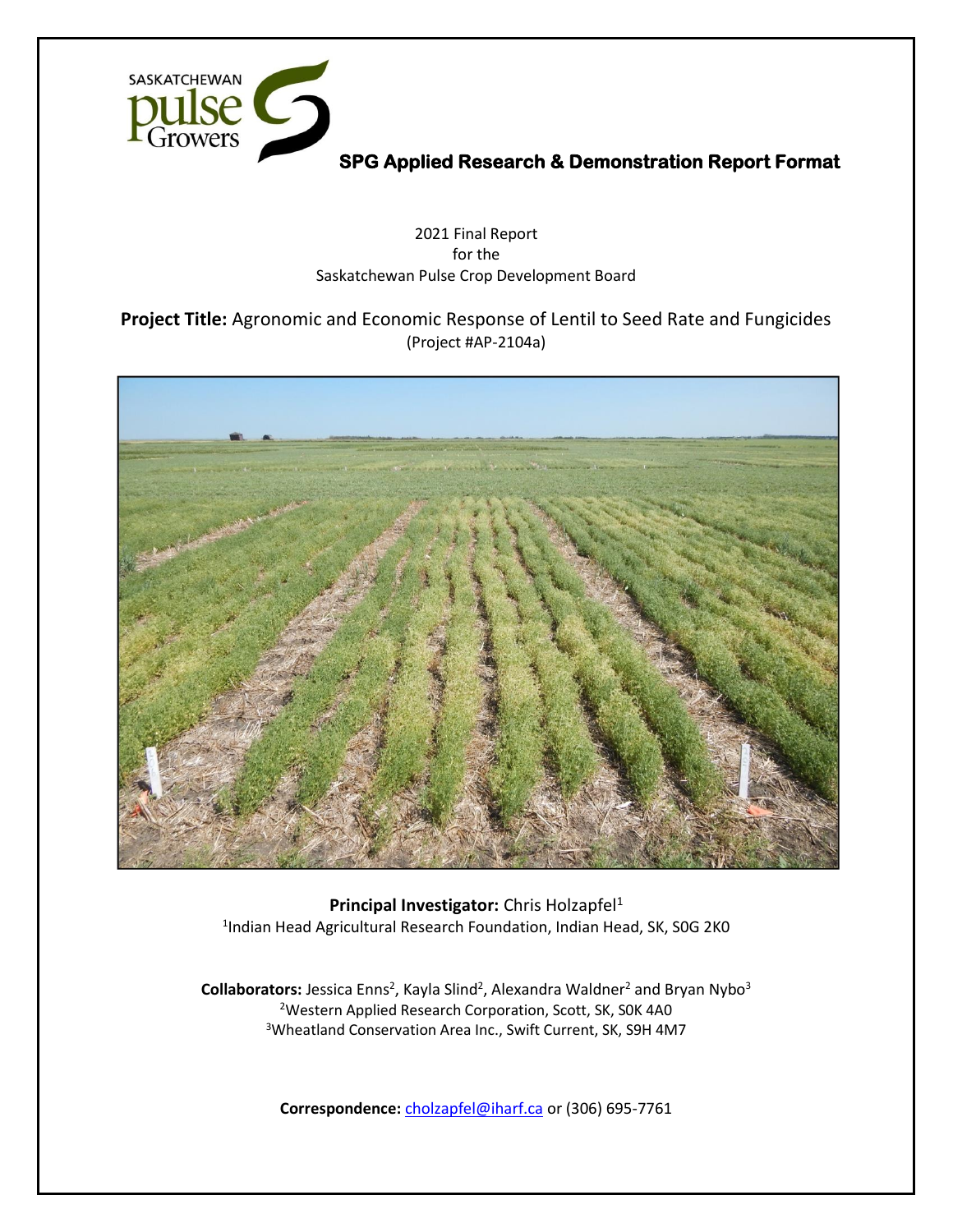## **1. Project Code (as is in contract):** AP2104a

**2. Project Title:** Agronomic and Economic Response of Lentil to Seed Rate and Fungicides

## **3. Principal Investigator with contact information:**

Chris Holzapfel, Research Manager Indian Head Agricultural Research Foundation PO Box 156, Indian Head, SK, S0G 2K0 Phone: 306-695-7761 Email: cholzapfel@iharf.ca

## **4. Collaborators with contact information**

Jessica Enns, Western Applied Research Corporation (WARC), Scott, SK, S0K 4A0 Phone: 306-247-2001 Email: [jessica.enns@warc.ca](mailto:jessica.enns@warc.ca)

Bryan Nybo, Wheatland Conservation Area, Swift Current, SK, S9H 4M7 Phone: 306-773-4775 Email: [wcanybo@sasktel.net](mailto:wcanybo@sasktel.net)

**5. Introduction** (background and rationale for project, include references to original research projects where necessary)

This project was initiated as a follow-up to a recently concluded ADF/SPG/ WGRF research project led by Jessica Enns(Weber) (WARC) in collaborations with multiple Agri-ARM sites and the University of Saskatchewan (Weber et al. 2019). That study evaluated multiple combinations of seeding rates, fungicide application strategies, and herbicide layering for improved weed control. Amongst other variables, data collection included relatively intensive weed measurements and disease ratings. Several key messages were derived from that work.

A pre-seed residual herbicide reduced early season annual weed populations by 66% compared to the traditional pre-seed burn-off strategy. Weed issues were most severe at the commonly recommended seeding rate of 130 seeds/m<sup>2</sup> compared to higher rates. A seeding rate of 190 seeds/m<sup>2</sup> resulted in the highest yield and net returns compared to seeding rates of 130 and 260 seeds/m<sup>2</sup>. Prior to this, under organic management and subsequently heavy weed pressure, Baird et al. (2009) achieved the highest yields and economic returns with a seeding 235 seeds/m<sup>2</sup> and subsequent plant densities of approximately 150-160 plants/m<sup>2</sup>; however, the closest seeding rate below this was only 94 seeds/m<sup>2</sup>. As such, it is unclear whether intermediate seeding rates would have been sufficient to optimize yield and profits under these weedy conditions.

In the Weber et al. (2019) study, disease severity tended to increase with seeding rate (260 seeds/m<sup>2</sup> > 190 seeds/m<sup>2</sup> > 130 seeds/ m<sup>2</sup>). The work showed that a single fungicide application was more likely to be required when higher seeding rates were used and dual fungicide applications may be required under higher disease pressure; however, under the conditions encountered for that project, the cost of a fungicide typically reduced net returns compared to the unsprayed treatments. These specific field trials were generally conducted under drought conditions with low disease pressure; thus, may not have shown the economic benefits that were likely to have occurred under wetter conditions. For example, at Saskatoon in 2016, Kasper (2019) maximized red lentil yields with a combination of higher seeding rates (targeting 240 plants/m<sup>2</sup>) and two fungicide applications (Headline® and Bravo®).

The Saskatchewan Pulse Growers specifically identified a need to expand on this recent work with a follow-up project to demonstrate the key findings, build upon the existing knowledge base (for a broader range of conditions) and to create opportunities to extend the information to farmers throughout the province. For this project, we chose to focus on the seeding rate and fungicide aspects in order to simplify field trial management and data collection activities while also reducing the number of treatments. Demonstrating the benefits of herbicide layering is challenging because results depend on the specific weed species and biotypes (i.e. herbicide resistance) along with environmental factors and timing of operations. Furthermore, natural weed populations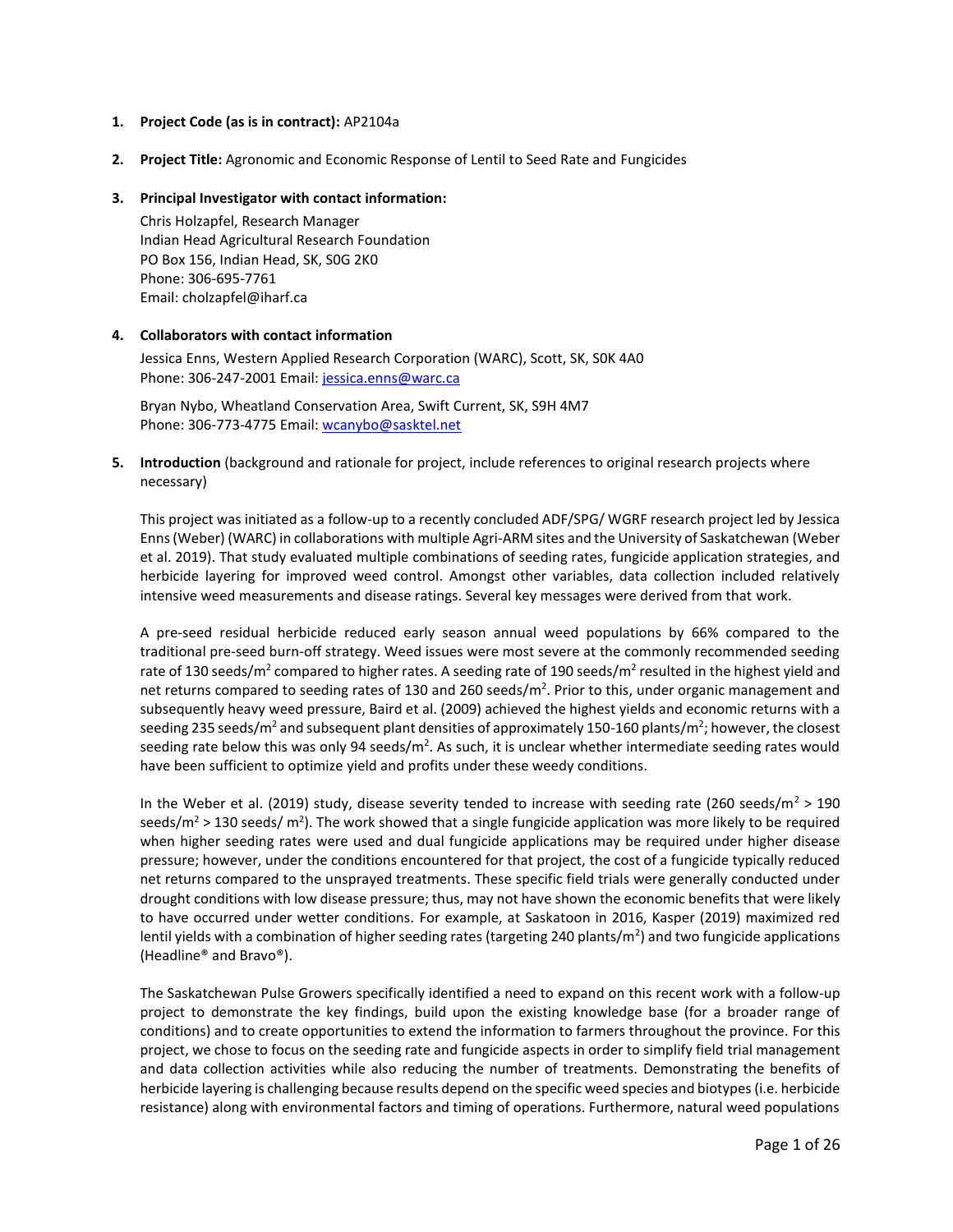are often patchy which exacerbates these challenges in small plot trials. When considered along with relevant preceding research, this project was intended to provide producers with information and extension material on the benefits of higher seeding rates to enhance lentil yields and their ability to compete with weeds while illustrating potential implications for disease pressure and crop response to varying intensities of fungicide management.

# Literature Cited

**Baird, J. M., Shirtliffe, S. J., and Walley, F. L. 2009.** Optimal seeding rate for organic production of lentil in the Northern Great Plains. Can. J. Plant Sci. **89:** 1089-1097.

**Kasper, K. M. 2018.** The effect of seeding rate and fungicide applications on lentil cultivars. University of Saskatchewan. MSc dissertation. Online [Available]:

<https://harvest.usask.ca/bitstream/handle/10388/11909/KASPER-THESIS-2019.pdf?sequence=1&isAllowed=y> (December 8, 2021).

**Weber, J. Holzapfel, C., Hall, M., Nybo, B, Hnatowich, G., Johnson, E., and Shirtliffe, S. 2019.** Lentil Input Study: Final Report for the Saskatchewan Ministry of Agriculture (ADF Program), Saskatchewan Pulse Growers, and Western Grains Research Foundation. Online [Available]:

[https://applications.saskatchewan.ca/apps/AGR\\_Apps/adf/ADFAdminReport/20160010.pdf](https://applications.saskatchewan.ca/apps/AGR_Apps/adf/ADFAdminReport/20160010.pdf) (December 6, 2021).

# **6. Objective(s) or purpose of the project**

The objectives of the proposed project are to:

- 1. Demonstrate the effects of lentil seeding rates and subsequent plant densities on competition with weeds, disease, yield, grain quality, and agronomic response to foliar fungicide applications
- 2. Demonstrate the most profitable combinations of seeding rates and foliar fungicide application strategies for lentils under a range of Saskatchewan growing conditions.
- **7. Materials and Methods –** experimental design, methods used, details of growing the crop(s), materials used, sites, etc. Statistical analysis used

Field trials with small red lentils were initiated at three locations for the 2021 growing season; Swift Current (Brown Soil Zone), Scott (Dark Brown Soil Zone), and Indian Head (thin Black Soil Zone). The treatments were a factorial combination of three seed rates (130, 190, and 250 seeds/m<sup>2</sup>) and three fungicide management treatments (no fungicide applied, single application at early flowering, single application at early flowering and a second application approximately 14 days after the first) for a total of 9 individual treatments. The fungicide products and rates were 395 ml/ha Dyax (250 g/l fluxapyroxad and 250 g/l pyraclostrobin) for the first application and 420 g/ha Lance WDG (70% boscalid) for the second. The treatments were replicated four times in an RCBD and are listed in Table 1.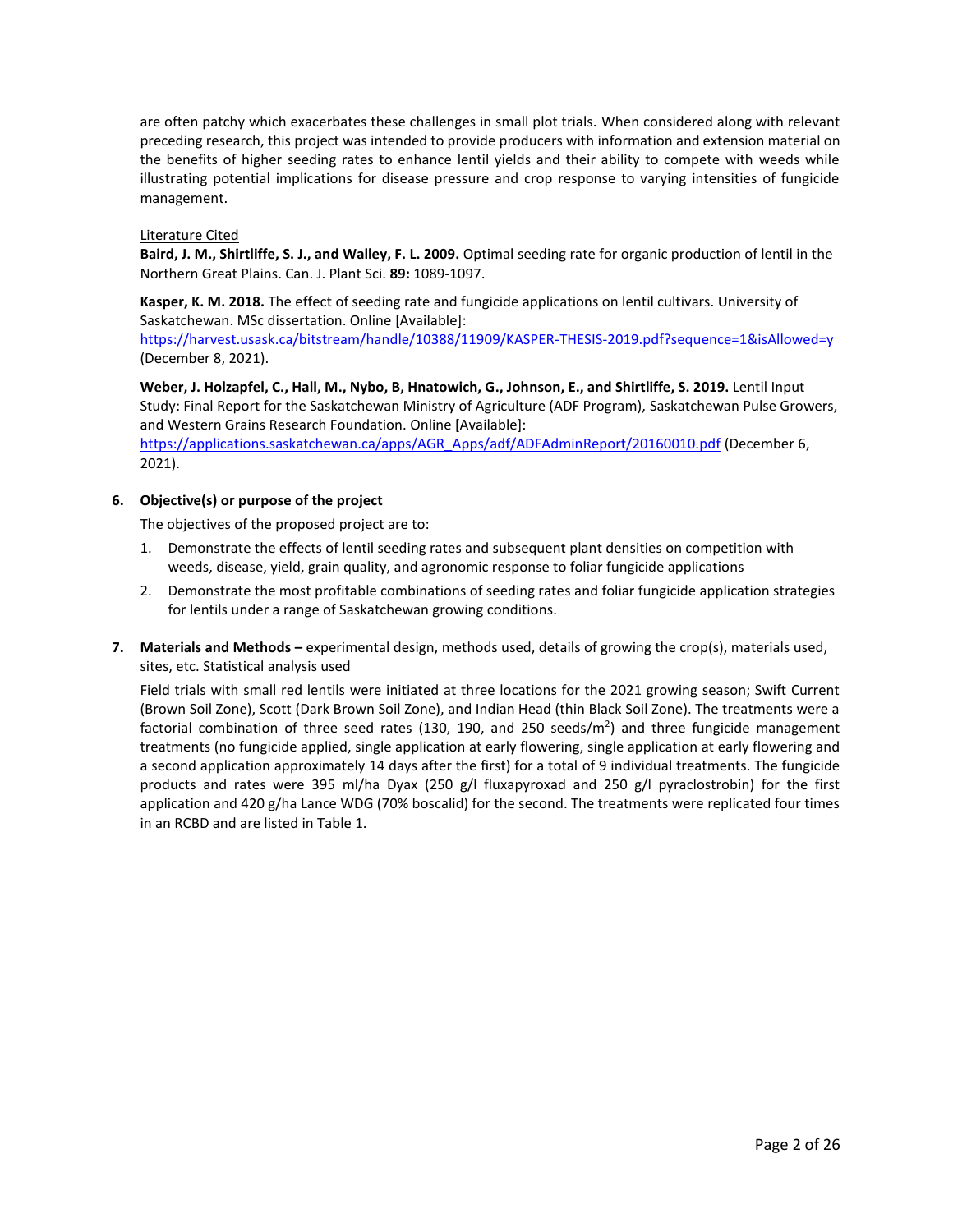| #                                                                                                        | <b>Seeding Rate</b>                                     | T1 Fungicide (early bloom) | T2 Fungicide ( $\approx$ 14 days after T1) |  |  |
|----------------------------------------------------------------------------------------------------------|---------------------------------------------------------|----------------------------|--------------------------------------------|--|--|
| $\mathbf{1}$                                                                                             | 130 seeds/ $m2$                                         | None applied               | None applied                               |  |  |
| 2                                                                                                        | 130 seeds/ $m2$                                         | 395 ml Dyax/ha             | None applied                               |  |  |
| 3                                                                                                        | 130 seeds/ $m2$                                         | 395 ml Dyax/ha             | 420 g Lance WDG/ha                         |  |  |
| 4                                                                                                        | 190 seeds/ $m2$                                         | None applied               | None applied                               |  |  |
| 5                                                                                                        | 190 seeds/ $m2$                                         | 395 ml Dyax/ha             | None applied                               |  |  |
| 6                                                                                                        | 190 seeds/ $m2$                                         | 395 ml Dyax/ha             | 420 g Lance WDG/ha                         |  |  |
| $\overline{7}$                                                                                           | 250 seeds/ $m2$                                         | None applied               | None applied                               |  |  |
| 8                                                                                                        | 250 seeds/ $m2$                                         | 395 ml Dyax/ha             | None applied                               |  |  |
| 9                                                                                                        | 250 seeds/ $m2$<br>395 ml Dyax/ha<br>420 g Lance WDG/ha |                            |                                            |  |  |
| T1 - 100 g fluxapyroxad/ha + 100 g pyraclostrobin/ha applied 3-7 days after 1 <sup>st</sup> flowers have |                                                         |                            |                                            |  |  |
| appeared                                                                                                 |                                                         |                            |                                            |  |  |
| T2 - 294 g boscalid/ha applied approximately 14 days after the first fungicide application               |                                                         |                            |                                            |  |  |

**Table 1. Proposed lentil seeding rate and fungicide treatments.**

Selected agronomic information and dates of operations/data collection activities are provided in Table 4 of the Appendices. The lentils were direct seeded into cereal stubble and seeding equipment varied across locations. Fertilizer and granular inoculant were applied with fertility intended to be non-limiting across treatments. Seed treatment was used at all locations and the variety was either CDC Impulse CL (Swift Current and Scott) or CDC Proclaim CL (Indian Head). Weeds were controlled with registered pre-emergent and in-crop herbicide applications, as required. Because we were interested in assessing the relative ability of the crop to compete with weeds at each seed rate, no hand-weeding was permitted. Foliar fungicides were applied to individual plots as per protocol using hand booms or similar. Upon maturity, the plots were desiccated using glyphosate and/or diquat, depending on the location. The plots were straight-combined when it was fit do so and outside rows were excluded wherever it was possible to do so.

Several data points were collected during the growing season and from the harvest samples. Spring plant densities were estimated by counted  $4 \times 1$  m sections of crop row and converting the observed values to plants/m<sup>2</sup>. Detailed disease ratings were completed for all plots at two distinct times: prior to the first fungicide application and approximately 7 days after the  $2^{nd}$  fungicide application. At each time, five sections within each plot were rated on a scale of 0-100 (percent plant and stem area affected) and values were averaged for each plot. Prior to senescence, the lentils were either inspected by SPG staff (Swift Current) or plant samples were submitted to the Saskatchewan Crop Protection Laboratory (Indian Head and Scott) for disease identification. At maturity, each plot was rated on a scale of 1-10 for the lentils ability to compete with weeds. A rating of 1 indicated that less than 10% of the plot area was affected by weeds while a rating of 10 indicated that >90% of the plot area was affected by weeds. Seed yields were determined from the harvested grain samples and are corrected for dockage and to 13% seed moisture content. Test weights were determined from the cleaned subsamples using standard Canadian Grain Commission methods and are expressed as g/0.5 l. Seed weight was determined by counting and weighing approximately 250-1000 seeds per plot and converting the values to g/1000 seeds. Growing season temperatures and precipitation were compiled from the nearest Environment and Climate Change Canada weather stations, which were located within 3 km of the plots for all locations.

Data from the first year of this project were analyzed separately for each location using the generalized linear mixed model (GLIMMIX ) in SAS® Studio. Since we did not expect these variables to be affected by fungicide treatment only the effects of seed rate (SR) were considered fixed for plant density, initial disease ratings, and weediness ratings. For the remaining variables, effects of SR, fungicide (FUNG), and their interaction (SR x FUNG) were considered fixed. Replicate effects were always considered random. Main effect and individual treatment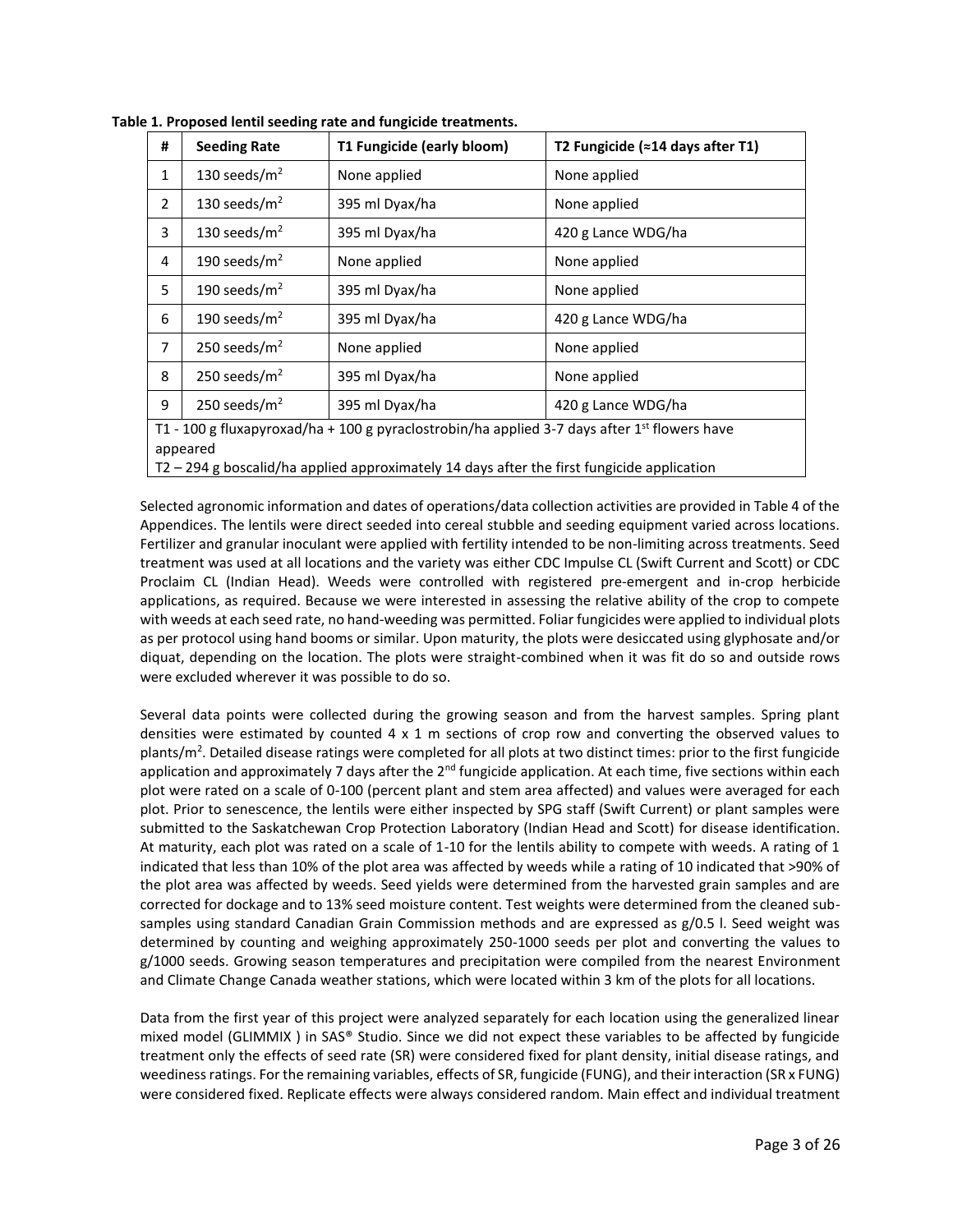means were separated using the Tukey-Kramer test and orthogonal contrasts were used to confirm whether any responses to seeding rate were linear or quadratic. All treatment effects and differences between means were considered significant at *P* ≤ 0.05; however, responses at *P* ≤ 0.100 were also generally highlight if they made agronomic sense and were considered important.

**8.** Results & Discussion – results presented and discussed in the context of existing knowledge and relevant literature or comparison to existing recommendations. Detail any major concerns or sources of error. Provide proper statistical significance.

# *Weather*

Mean monthly temperatures and precipitation amounts are presented relative to the long-term (1981-2010) averages for the 2021 growing seasons (May-August) in Tables 2 and 3, respectively. Over the four month period, temperatures were above average at all three locations. May was slightly cooler than average while June and July were well above average and August was closer to normal. Precipitation relative to the long-term average varied widely. At Indian Head, there were periods of drought throughout the season but, overall, 295 mm of precipitation fell between May 1 and August 31. That said, much of the precipitation came in a few storm events and nearly 100 mm came in August after the lentils were harvested. At Scott, there was a total of 149 mm during the four month period relative to a long-term average of 227 mm; however, similar to Indian Head, 48 mm (32%) of the precipitation reported for this period fell after the lentils were harvested in August. Swift Current received a total of 147 mm, 78% of average, but similar to the other two sites, 49 mm of this fell late in August after the lentils had been harvested. Although lentils can tolerate heat and drought reasonably well compared to many crops, the conditions encountered at all three locations in 2021 were not conducive to disease and, as such, limited our ability to achieve the stated project objectives to a certain extent.

| <b>Location</b> | Year      | May  | June | July                  | August | Average     |
|-----------------|-----------|------|------|-----------------------|--------|-------------|
|                 |           |      |      | Mean Temperature (°C) |        |             |
| Indian          | 2021      | 9.0  | 17.7 | 20.3                  | 17.1   | 16.0 (103%) |
| Head            | Long-term | 10.8 | 15.8 | 18.2                  | 17.4   | 15.6        |
|                 | 2021      | 8.9  | 17.3 | 19.6                  | 17.2   | 15.8 (107%) |
| Scott           | Long-term | 10.8 | 14.8 | 17.3                  | 16.3   | 14.8        |
| Swift           | 2021      | 9.5  | 18.3 | 21.6                  | 17.9   | 16.8 (106%) |
| Current         | Long-term | 11.0 | 15.7 | 18.4                  | 17.9   | 15.8        |

**Table 2. Mean monthly temperatures along with long-term (1981-2010) averages for the 2021 growing seasons at Indian Head, Scott, and Swift Current, Saskatchewan.**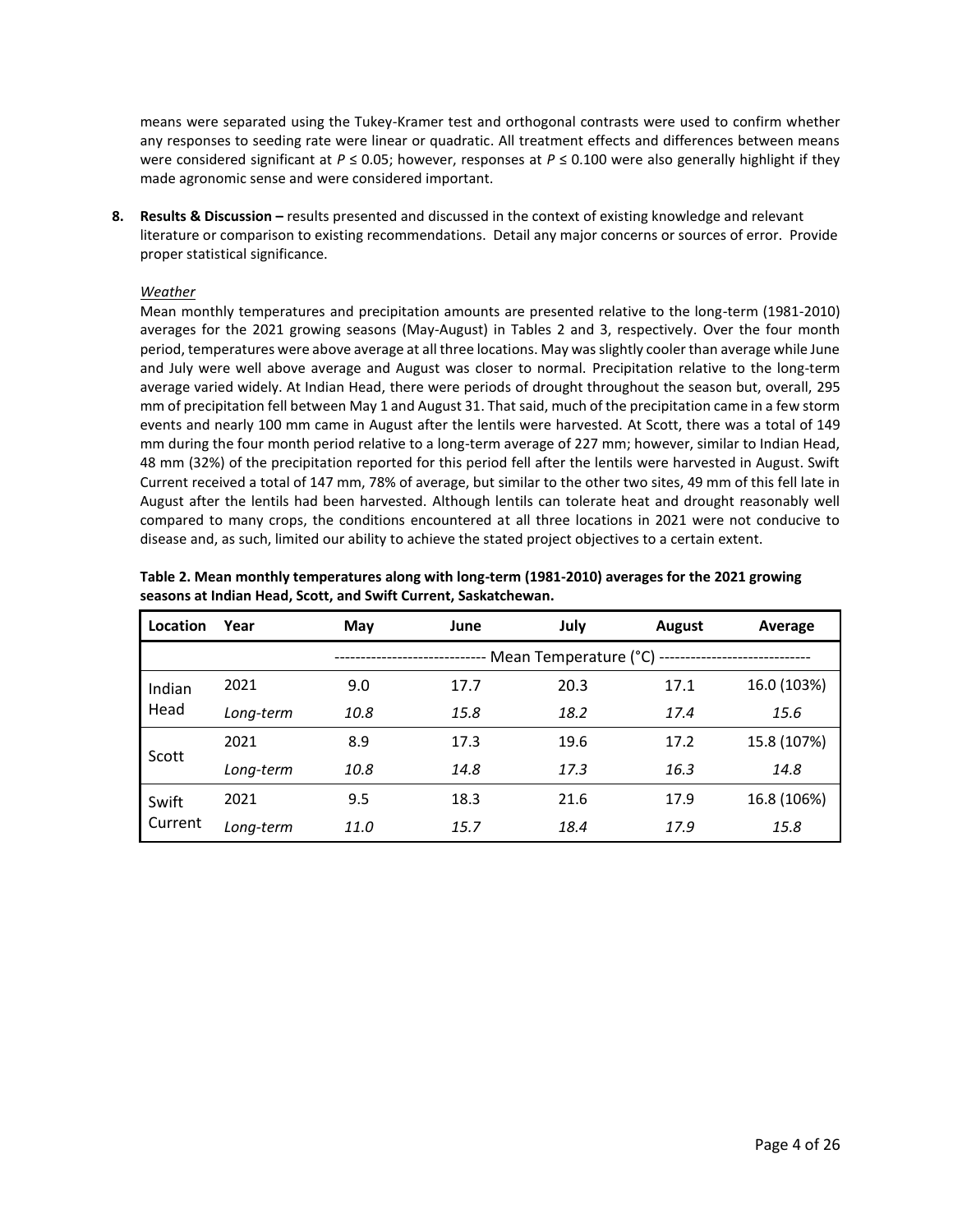| <b>Location</b> | Year      | May  | June | July                            | <b>August</b> | Total      |
|-----------------|-----------|------|------|---------------------------------|---------------|------------|
|                 |           |      |      | Cumulative Precipitation (mm) - |               |            |
| Indian          | 2021      | 81.6 | 62.9 | 51.2                            | 99.4          | 295 (121%) |
| Head            | Long-term | 51.7 | 77.4 | 63.8                            | 51.2          | 244        |
|                 | 2021      | 43.9 | 43.8 | 10.4                            | 51.3          | 149 (66%)  |
| Scott           | Long-term | 38.9 | 69.7 | 69.4                            | 48.7          | 227        |
| Swift           | 2021      | 30.0 | 26.8 | 36.6                            | 53.5          | 147 (78%)  |
| Current         | Long-term | 42.1 | 66.1 | 44.0                            | 35.4          | 188        |

**Table 3. Mean monthly precipitation along with long-term (1981-2010) averages for the 2021 growing seasons at Indian Head, Scott, and Swift Current, Saskatchewan.**

Detailed results tables are reserved for the Appendices (Section 14; Tables 5-14) with selected responses and basic observations illustrated graphically in the main body of the report.

Emergence was generally quite good at all locations and, as expected, plant populations were affected by seeding rate at all three locations (*P* < 0.001; Table 5). In the all cases the response was linear (*P* < 0.001) while, at Scott, the quadratic response was also marginally significant (*P* = 0.066). While this was most pronounced at Scott, seedling mortality tended to increase with seed rate in all cases. The percentage of live seeds that established plants was 81-83% at 130 seeds/m<sup>2</sup>, 72-75% at 190 seeds/m<sup>2</sup>, and 60-71% at 250 seeds/m<sup>2</sup>. This is not uncommon as seeding rates are increased to high levels and is attributable to increased competition for space and resources amongst seedlings. The basic plant density response to seed rate is illustrated in Fig. 1 below.



**Figure 1. Seed rate effects on lentil plant densities at Indian Head, Scott, and Swift Current, Saskatchewan (2021).**

Based on the more in-depth project this demonstration was based on along with past experience with lentils and other crops, we expected increased seed rates to improve the crop's ability to compete with weeds. While we utilized a pre-seed burn-down and registered in-crop herbicides, no pre-emergent residual herbicides were applied and hand-weeding was not permitted. While detailed weed counts or biomass measurements were beyond the scope of this project, the visual weediness rates did show a subtle decline in weeds with increasing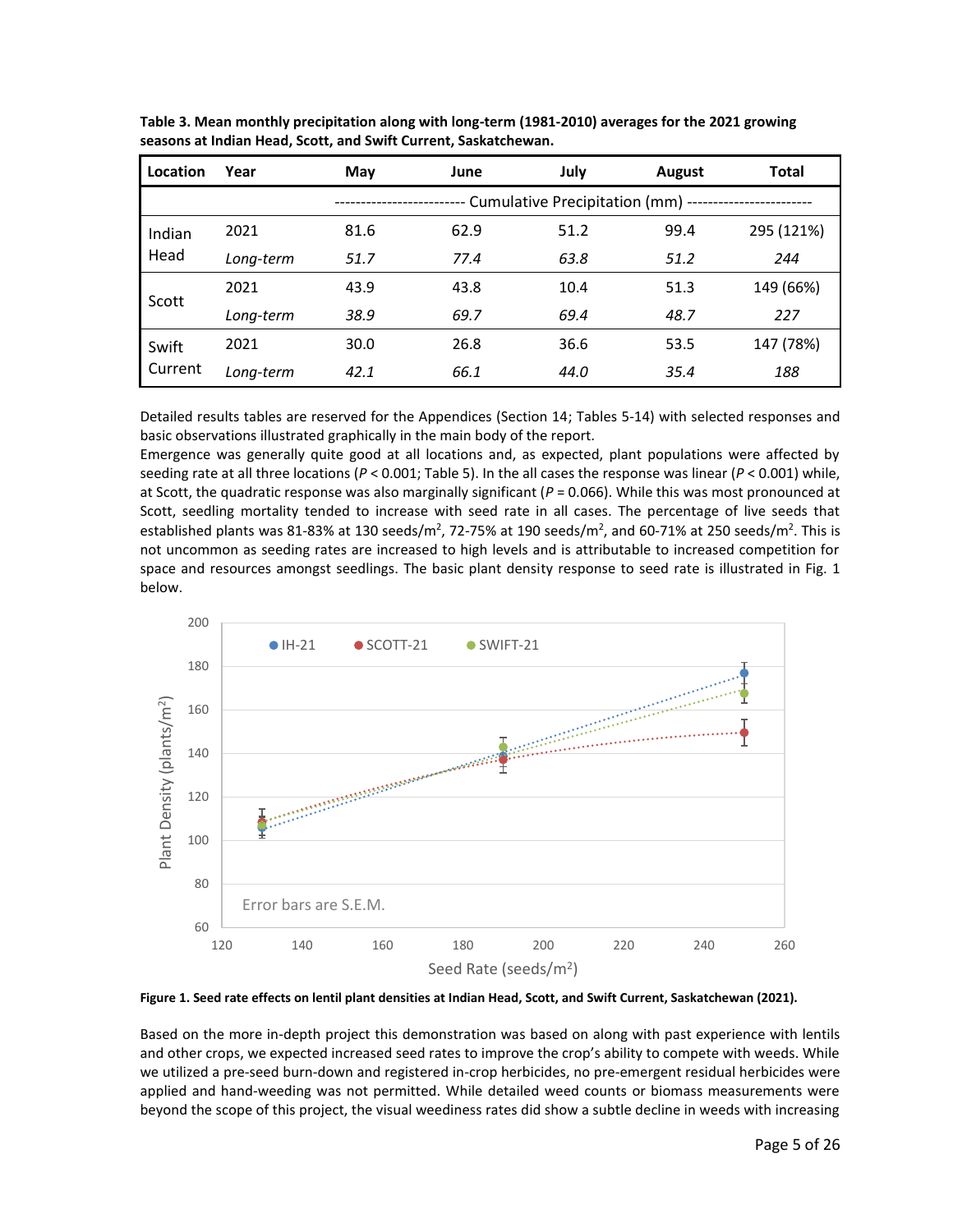seed rate at both Indian Head and Scott (*P* < 0.001-0.007) but not at Swift Current (*P* = 0.249; Table 6). At both Indian Head and Scott, the linear response was significant (*P* < 0.001-0.002) while at Indian Head, the quadratic response was also marginally significant (*P* = 0.067). The quadratic response at Indian Head was indicative of less impact going from 190-250 seeds/m<sup>2</sup> than from 130-190 seeds/m<sup>2</sup>. Although not quite significant at the desired probability due to higher variability (SR linear: *P* = 0.104), the trend was similar at Swift Current. These results are presented graphically in Fig. 2 below.



**Figure 2. Seed rate effects on visual weediness ratings in lentil plots at Indian Head, Scott, and Swift Current, Saskatchewan (2021). Higher values are indicative of increased weed pressure.**

The initial disease ratings were completed at the start of flowering, immediately prior to the first fungicide treatment applications, to provide information on the disease pressure at the time when producers would have to decide whether or not to invest in a foliar fungicide application. Because no fungicides had been applied at this time, we only considered the effects of seed rate. The crop was rated on a scale of 0-100 (based on the percentage of stem and leaf area affected) in order to better allow us to document trace levels of disease relative to coarser rating scales. Disease pressure was negligible at all three locations at this time, not significantly affected by seed rate (*P* =0.413-0.985) and no trends were observed (Table 7). Averaged across treatments, the absolute rating values were 0.5% at Indian Head, 0.5% at Scott, and 0.1% at Swift Current. Due to the low numbers and lack of treatment effects, no figures were generated for these data.

For the final disease ratings, completed approximately 7 days after the second fungicide treatments were applied, disease pressure was still extremely low with no meaningful treatment effects (Table 8). At Swift Current, all values were zero at this time and, therefore, no statistical analyses were completed for the final disease ratings at this location. At Indian Head, the overall average rating was 1.8% and marginally affected by seed rate ( $P = 0.061$ ) but not fungicide treatment ( $P = 0.360$ ) and there was no interaction between these factors (*P* = 0.693). While the quadratic response to seeding rate was, in fact, significant, the response was difficult to explain agronomically and the values were too low to be of any practical importance (Fig. 3). In addition to the lack of statistical significance, no trends with regard to fungicide were observed in the final disease ratings (Fig. 4). Similar to Indian Head, the final disease ratings at Scott were extremely low and not affected by seed rate (*P*   $= 0.613$ ), fungicide treatment ( $P = 0.157$ ), or their interaction ( $P = 0.736$ ). Individual treatment means for the final disease ratings are presented in Table 9 of the Appendices. Plant samples from both Indian Head and Scott were submitted to the Saskatchewan Ministry of Agriculture Crop Protection Laboratory. At Indian Head, there was no disease identified in the sample while, at Scott, the laboratory reported the presence of root rot complex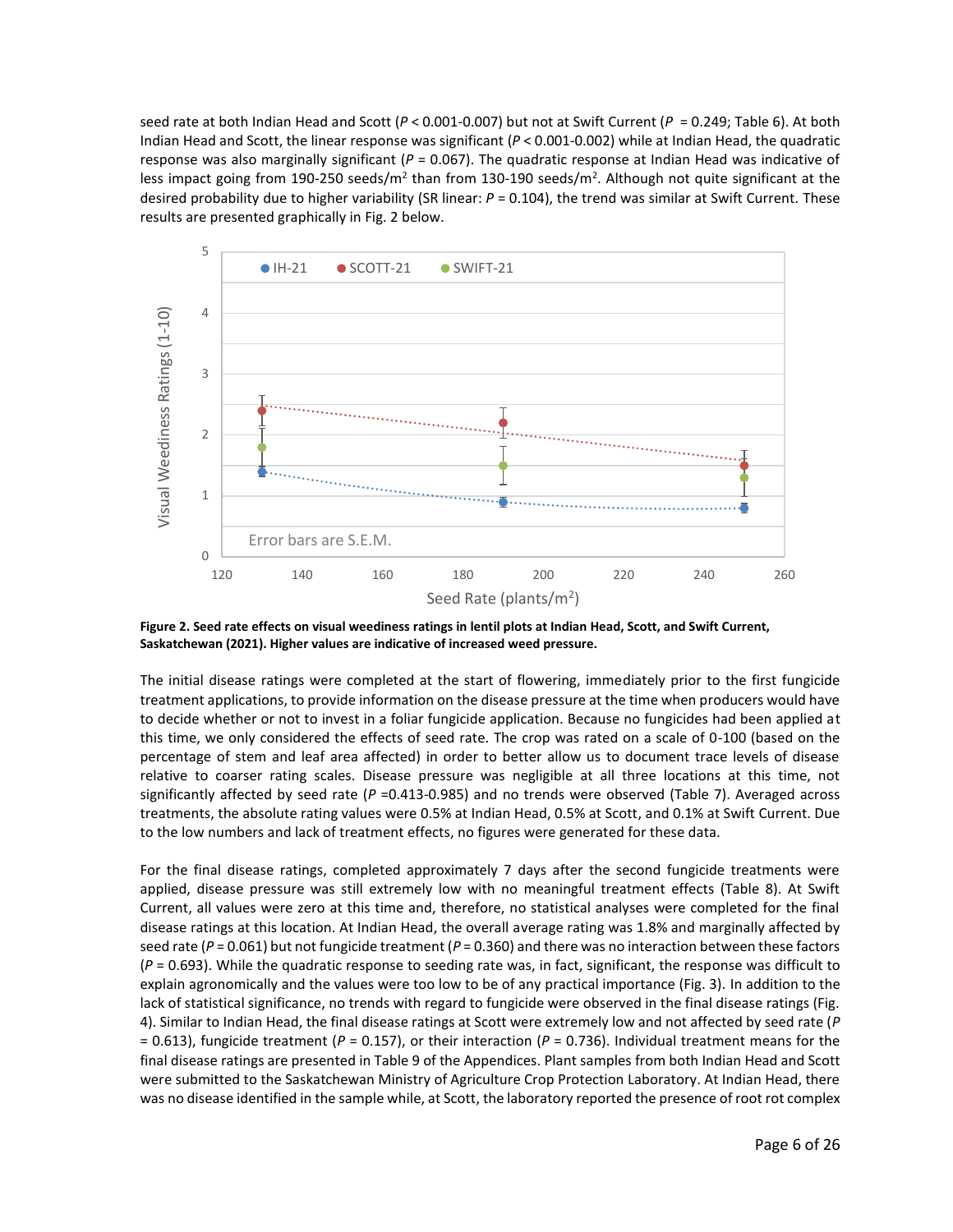but no diseases which would be controlled by the foliar fungicide treatments. At Swift Current, the plots were inspected by a Saskatchewan Pulse Growers agronomist who confirmed their observation that no disease was present. The full, original reports from the Crop Protection Laboratory are provided in Figs. 11 and 12 of the Appendices.



**Figure 3. Seed rate effects on final disease ratings in lentil plots at Indian Head, Scott, and Swift Current, Saskatchewan (2021). The values are percent stem and leaf area affected by disease. All values from Swift Current were zero.**



**Figure 4. Fungicide treatment effects on final disease ratings in lentil plots at Indian Head, Scott, and Swift Current, Saskatchewan (2021). The fungicide treatments were 1) an untreated control, 2) fungicide application at early flowering, and 3) fungicide application at early flowering and a second ~14 day later. The values are percent stem and leaf area affected by disease. All values from Swift Current were zero.**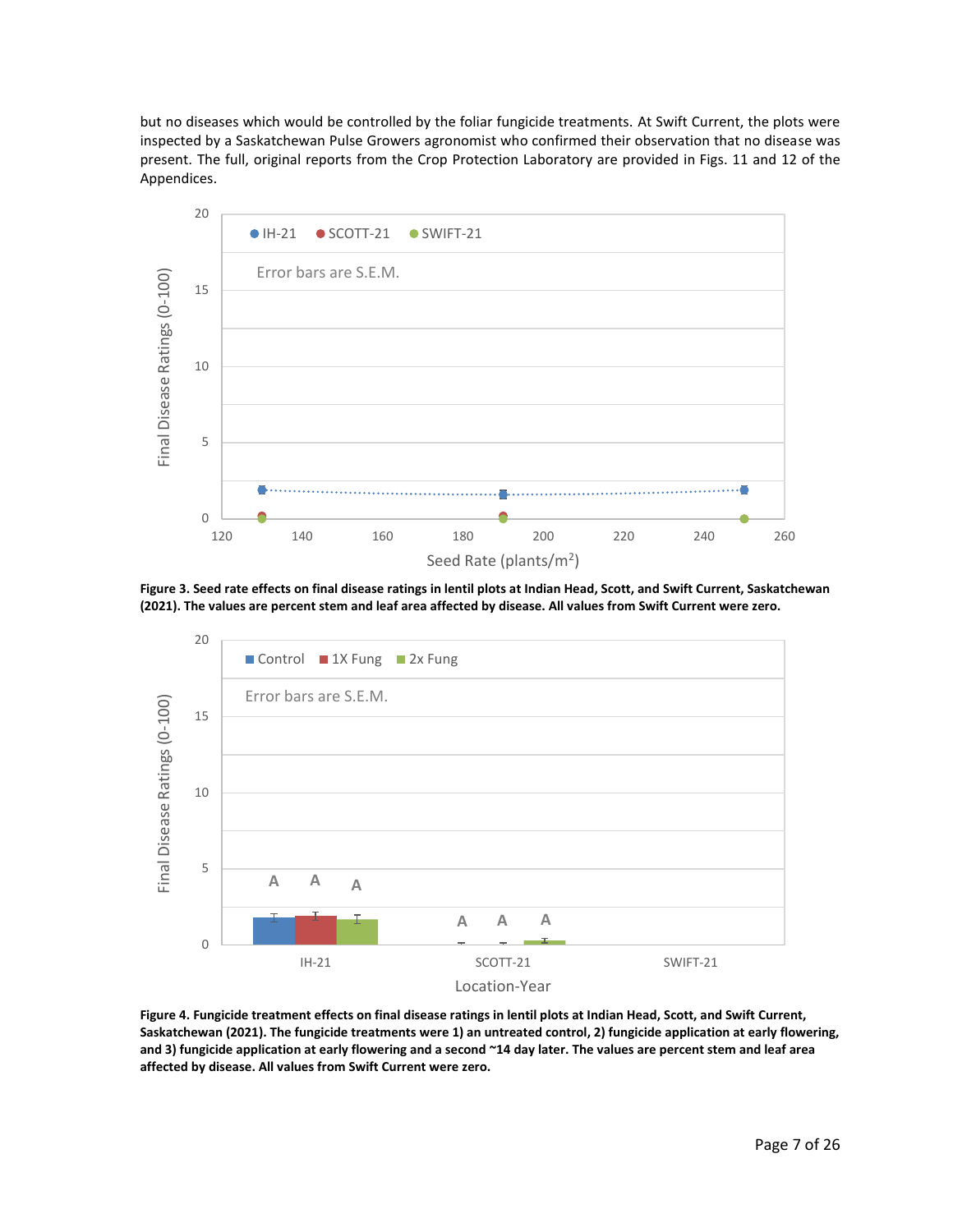Detailed results tables for lentil seed yield are presented in Tables 10 and 11 of the Appendices with basic summary graphs provided below in Figs. 5 and 6. At Indian Head, yields were affected by seed rate (*P* < 0.001) but not fungicide (*P* = 0.404) and there was no SR x FUNG interaction detected (*P* = 0.940). The lack of an interaction tells that the effects of fungicide (or lack thereof) were consistent regardless of seed rate. Although the greatest yield increase occurred when the seed rate was increased from 130 seeds/m<sup>2</sup> to 190 seeds/m<sup>2</sup>, the significant linear orthogonal contrast (*P* < 0.001) and non-significant quadratic contrast (*P* = 0.316) indicated that yields continued to climb with seeding rates beyond 190 seeds/m<sup>2</sup>. At Scott, the response was generally similar; however, due to much higher overall variability, none of the overall F-tests were significant (P = 0.137-0.822) and the orthogonal linear contrast was only marginally significant (*P* = 0.072). Similarly, none of the overall F-tests were significant at Swift Current (*P* = 0.152-0.840) and the linear response was marginally significant (*P* = 0.078); however, at this location, the response was negative showing a trend for slight yield reductions as the seeding rate was increased. The observed responses observed at Indian Head and Scott are largely consistent with previous work. At Swift Current, under drier conditions, it is possible that higher plant populations led to accelerated senescence and increased drought stress during flowering and pod fill.



**Figure 5. Seed rate effects on lentil seed yield at Indian Head, Scott, and Swift Current, Saskatchewan (2021).**

The main effect means for fungicide effects on lentil yield are illustrated in Fig. 6 below. As previously alluded to, there was no statistical evidence of the fungicide applications affecting lentil yield and no trends were observed at any of the three locations. This response was not unexpected given the dry conditions and lack of disease observed in the plots.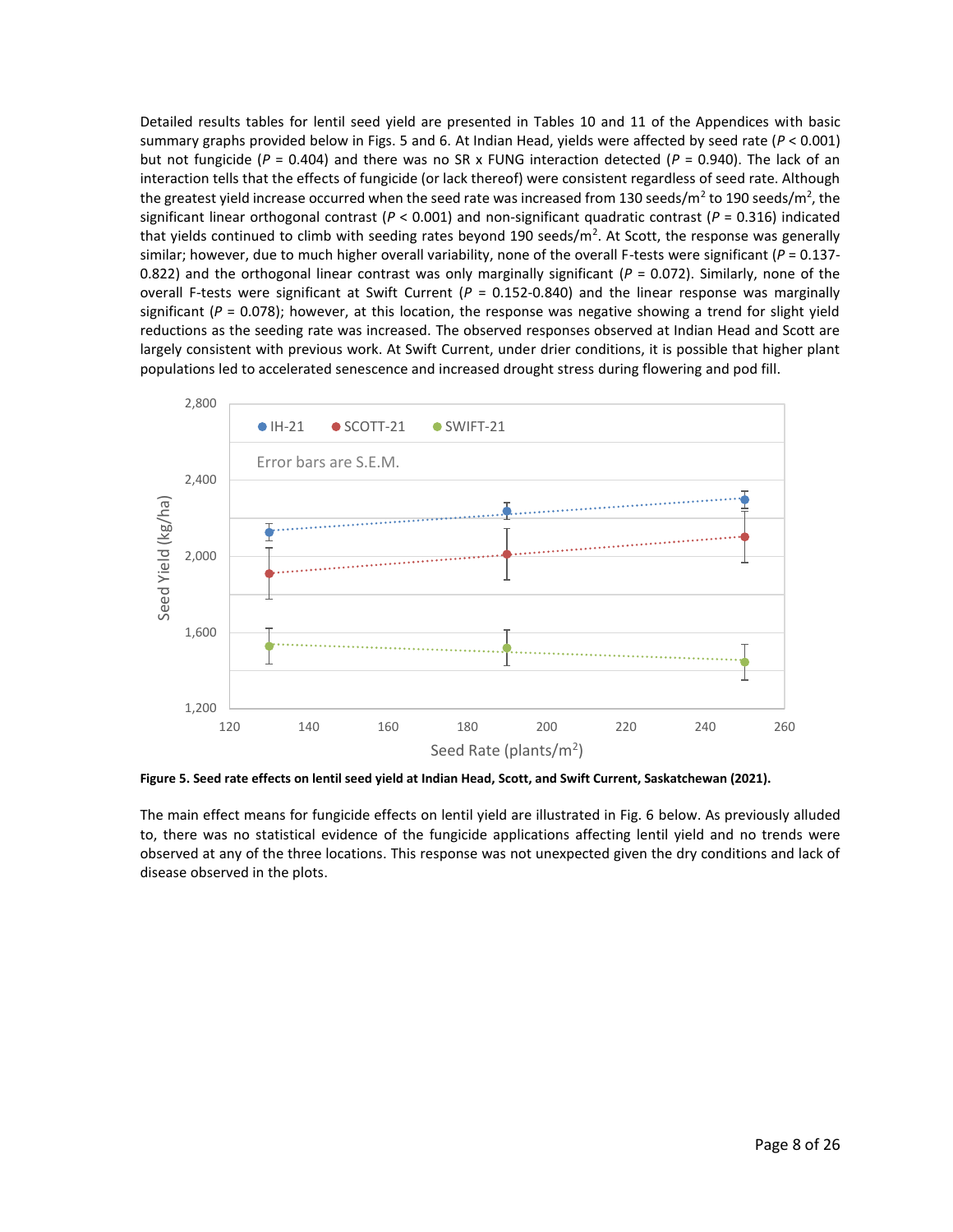

**Figure 6. Fungicide treatment effects lentil seed yield at Indian Head, Scott, and Swift Current, Saskatchewan (2021). The fungicide treatments were 1) an untreated control, 2) fungicide application at early flowering, and 3) fungicide application at early flowering and a second ~14 day later.**

Detailed results tables for the treatment effects on lentil test weight are provided in Tables 12 and 13 of the Appendices while the main effects are presented below in Figures 7 and 8. At Indian Head, test weight was affect by seed rate (*P* = 0.001) but not fungicide (*P* = 0.560) and an SR x FUNG interaction was detected (*P* = 0.047). The seeding rate response was due to a small but significant linear (*P* < 0.001) increase in test weight with seed rate. The interaction appear to be due to the response being more prominent in the control and with a single fungicide application than with the dual application of fungicide (Table 13). While significant, this response was of little practical importance and was likely due more to random or spatial variability than actual, repeatable treatment effects. At Scott, neither seed rate (*P* = 0.796), fungicide (*P* = 0.532), or the interaction (*P* = 0.394) was significant for test weight and no trends were observed. At Swift Current, the overall F-test for seed rate was marginally significant (*P* = 0.093) but fungicide had no effect (*P* = 0.764) and there was no interaction between the two factors ( $P = 0.587$ ). Similar to Indian Head, lentil test weight at Swift Current increased linearly (*P* = 0.033) with seed rate.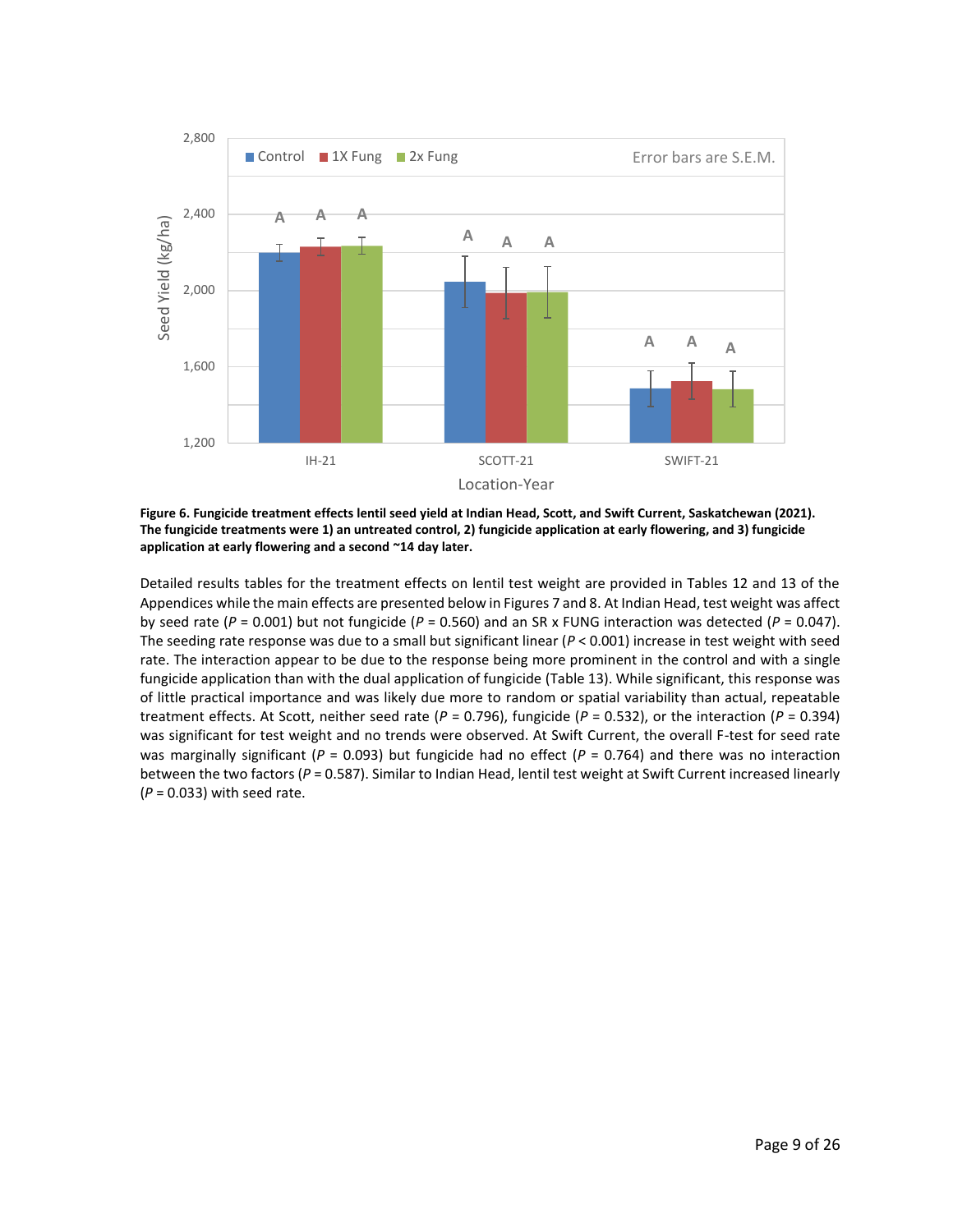

**Figure 7. Seed rate effects on lentil test weight at Indian Head, Scott, and Swift Current, Saskatchewan (2021).**



**Figure 8. Fungicide treatment effects lentil test weight at Indian Head, Scott, and Swift Current, Saskatchewan (2021). The fungicide treatments were 1) an untreated control, 2) fungicide application at early flowering, and 3) fungicide application at early flowering and a second ~14 day later.**

For lentil seed weight, or thousand kernel weight, detailed results are provided in Tables 15 and 16 while simplified main effect results are provided in Figs. 9 and 10 below. At Indian Head, seed weight was affected by seed rate (*P* = 0.001) but not fungicide (*P* = 0.128) and no SR x FUNG interaction was detected (*P* = 0.910). The seed rate response was such that seed weight declined linearly (*P* < 0.001) with increasing seed rate. At Scott, the response was similar whereby seed weight declined linearly (*P* = 0.016) as the seed rate increased. The fungicide response was marginally significant (*P* = 0.061) but inconsistent and there was no SR x FUNG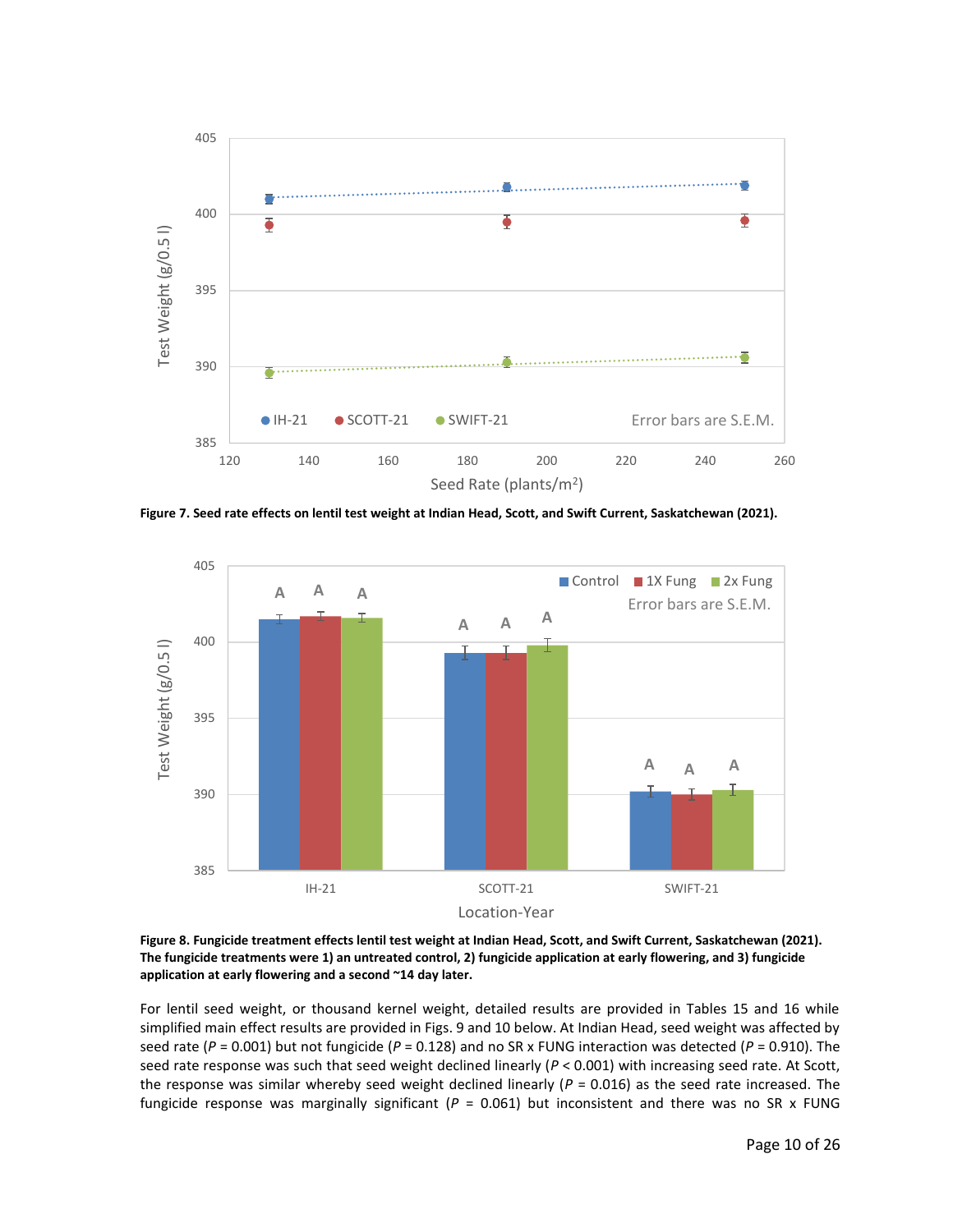interaction (*P* = 0.621). At Swift Current, neither seed rate (*P* = 0.280), fungicide (*P* = 0.146), nor their interaction (*P* = 0.849) were significant and their were no noteworthy trends observed.



**Figure 9. Seed rate effects on lentil seed weight at Indian Head, Scott, and Swift Current, Saskatchewan (2021).**



**Figure 10. Fungicide treatment effects lentil seed weight at Indian Head, Scott, and Swift Current, Saskatchewan (2021). The fungicide treatments were 1) an untreated control, 2) fungicide application at early flowering, and 3) fungicide application at early flowering and a second ~14 day later.**

**9. Economic and Practical Implications For growers** – is there any economic implications for growers

As is the case with most agronomic decisions, the actual economic returns associated with the treatments we evaluated will vary widely with the specific environmental conditions encountered along with commodity and input prices. Further to that, absolute profits can also vary dramatically, regardless of responses, depending on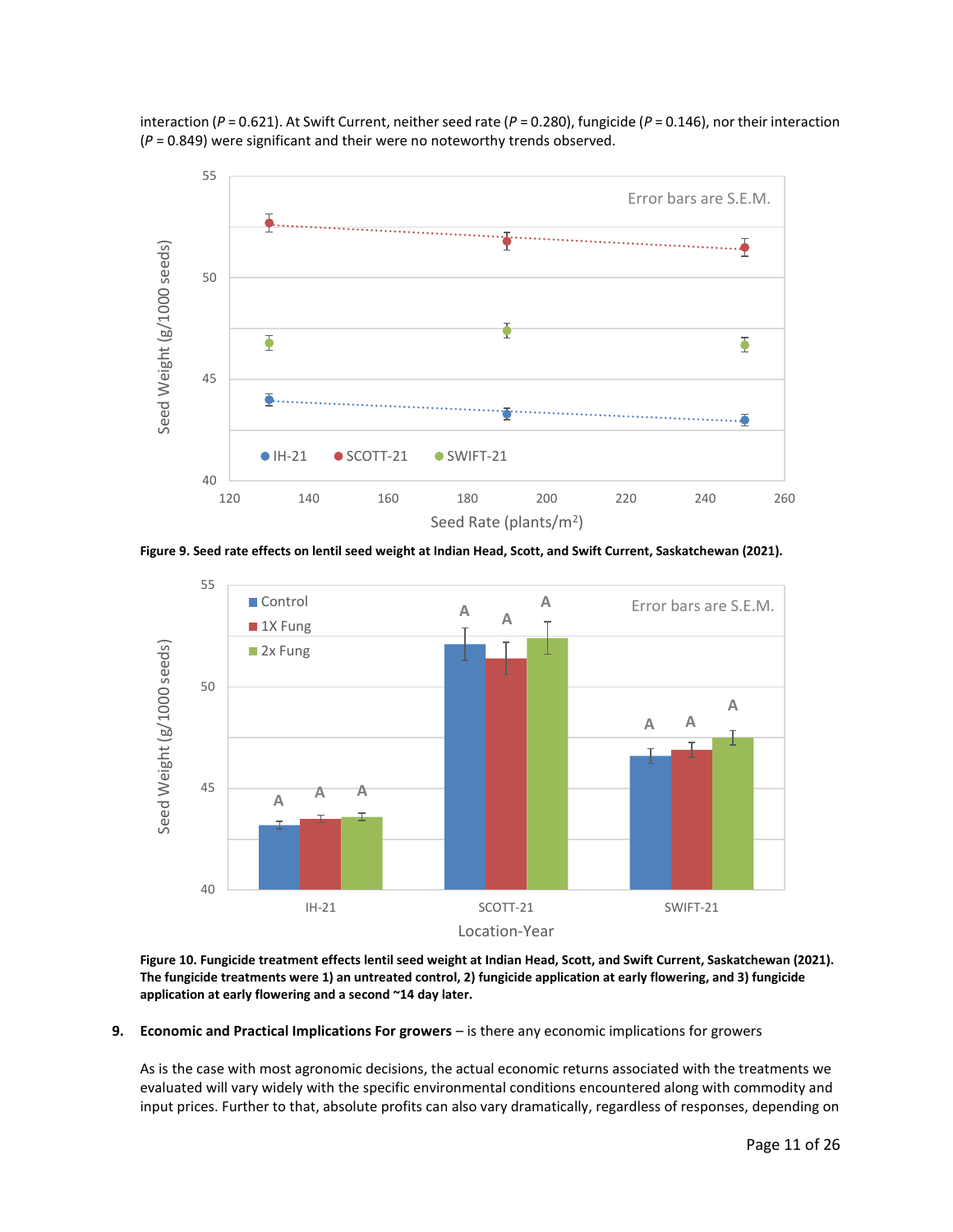factors such as land cost, equipment, labour, and interest rates. With that in mind, using some basic assumptions, we calculated marginal economic returns associated with each of the main factors evaluated in this project. Since there were no interactions between seeding rate and response to fungicide for yield, we did not calculate profits for individual treatments at this time. The assumptions we used follow. A small red lentil price of \$0.53/kg was derived from the 2021 base price provided by SCIC

([https://www.scic.ca/ci/prices/#commercialcrop\)](https://www.scic.ca/ci/prices/#commercialcrop). A seed price of \$0.50/kg was based on the actual cost of seed IHARF purchased in the spring of 2021. Seed treatment products varied across locations but were accounted for and roughly estimated at \$11/ha, \$16/ha, and \$21.23/ha at the 130 seeds/m<sup>2</sup>, 190 seeds/m<sup>2</sup>, and 250 seeds/m<sup>2</sup> seed rates. Fungicide prices are based on suggested retail prices provided by Nutrien (\$140.57/l for Dyax and \$140.34/kg for Lance WDG). A fungicide application cost of \$14.44 was derived from Page 18 of the 2020-21 Farm Machinery Custom and Rental Rate Guide

[\(https://publications.saskatchewan.ca/api/v1/products/76527/formats/85808/download\)](https://publications.saskatchewan.ca/api/v1/products/76527/formats/85808/download). Summaries of these basic economic analyses are provided in Tables 16 and 17 of the Appendices.

The most profitable seed rate varied with location. At Indian Head and Scott, where yields increased linearly with seed rate (albeit not significantly at Scott), the 250 seeds/ $m^2$  was most profitable despite the relatively modest responses. At Swift Current, however, yields were not significantly affected by seed rate and, numerically, declined slightly as the seed rate was increased and the lower rates were more profitable. Due to the small number of sites and specific environmental conditions the work was conducted under, we cannot draw broad economic conclusions with regard to seeding rate at this stage. That said, the observed seed rate responses and basic economic analyses show that higher seeding rates (i.e.  $\geq 190$  seeds/m<sup>2</sup>) can increase economic returns, particularly under less severely moisture limiting environments where approximately average to above average yields are possible. However, these higher rates appear to be less likely to be beneficial in extremely dry and lower yielding environments such as Swift Current in 2021 and, under such circumstances, more traditional rates (i.e. 130-190 seeds/m<sup>2</sup>) may still be appropriate.

Focussing on the foliar fungicide treatments, due to the lack of significant yield responses and relatively high costs of this input, the untreated control treatments were the most profitable at all three locations. While we know that lentils can be quite susceptible to disease and severely impacted if it is not managed, these results clearly illustrate the need to base fungicide applications on actual disease pressure and probability of response in order to maximize profits. While it can sometimes be difficult to predict the impact of disease and response to fungicide at the optimal application time, if symptoms are negligible and conditions during the early reproductive stages are dry, the likelihood of an economic benefit to the application is low and it would be extremely difficult to justify two fungicide applications.

**10. Conclusions & Recommendations –** how do results relate to origination objectives or original research that project is based on; is there a need to refine current recommendation based on the results from this project?

Overall, the results from this project in 2021 were reasonably consistent with those observed in the previous ADF study it was initiated to expand upon and other regionally relevant work that preceded it, particularly with respect to seeding rate. We saw benefits in terms of the crop's ability to compete with weeds and yields were maximized with plant stands of 140 plants/m<sup>2</sup> or even higher (i.e. seed rates of  $\geq 190$  seeds/m<sup>2</sup>). Aside from higher input costs, the greatest concern with increasing seed rates are in relation to higher disease pressure attributable to a denser canopy and, potentially, smaller and weaker individual plants. Due to the dry conditions, this did not occur in the current project; however, we expect that our results would have differed under wetter conditions and elevated disease pressure. At this stage, we would not revise any recommendations other than to say that, under dry conditions and in the absence of any visible disease, it is unlikely that there will be any benefit to even a single fungicide application and dual applications should not be considered. Deciding not to spray a crop like lentils for disease comes with a certain amount of risk and can be difficult for producers, however, and should be coupled with frequent scouting and monitoring of conditions. If conditions change (i.e. wetter weather commences, disease symptoms appear) it may be necessary to apply a foliar fungicide even if the crop is well into flowering/early pod fill in order to protect against yield loss.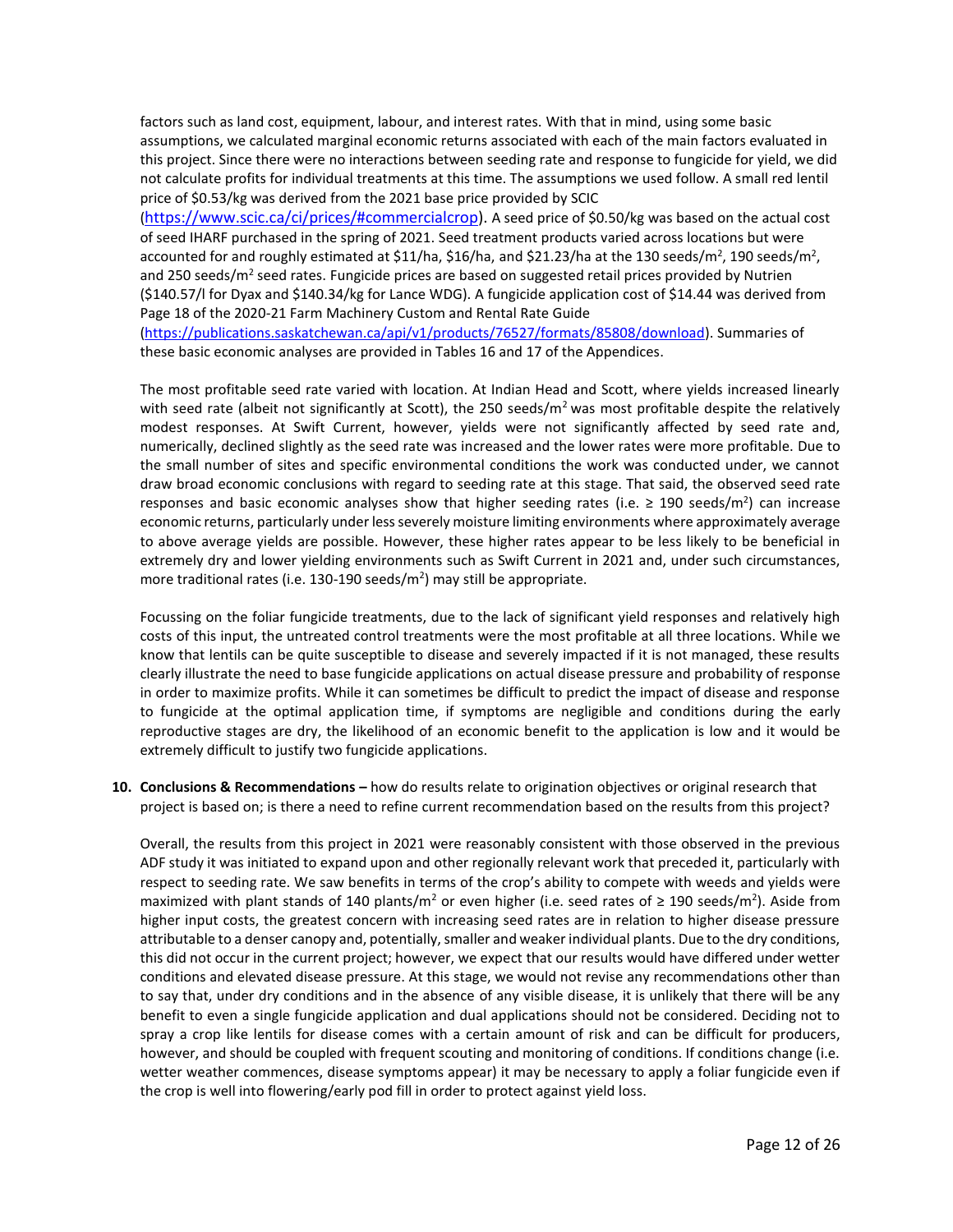## **11. Future research –** did the project identify need for future research for further work?

Due to the unusually dry weather and relatively small number of locations, it is recommended to repeat this project in 2022. To build upon the seeding rate findings with respect to both competition with weeds and implications for disease, updated research on row spacing and how row spacing interacts with seeding rate recommendations and/or response to fungicide applications could have considerable merit. While 22-30 cm is most common, commercial drills are available with row spacing approaching 40 cm. Wider row spacing could be beneficial from a disease management perspective; however, this comes with other drawbacks including a lessened ability to compete with weeds and subsequently increased pressure on herbicides and potential for the development of resistant weeds. Furthermore, the ability of plants to compensate for wider rows through increased branching or extended flowering is limited and varies with crop type.

**12. Technology transfer activities –** include presentations, extension material, field days, articles published

While we did host a small field day on July 20, 2021 at Indian Head these plots could not be shown for logistic reasons; however, the plots were shown to an assortment of industry representatives and producers during smaller, informal tours throughout the season.

This annual report will be available online through the IHARF website and interim results will be highlighted in other presentations and extension activities where appropriate opportunities arise.

# **13. Funding contributions –** acknowledge partners and contributors to the project

Financial support for this project was provided exclusively by the Saskatchewan Pulse Crop Development Board. We would also like to acknowledge the Board of Directors from each of the participating organizations in addition to the many technical and professional staff without whom work like this would not be possible.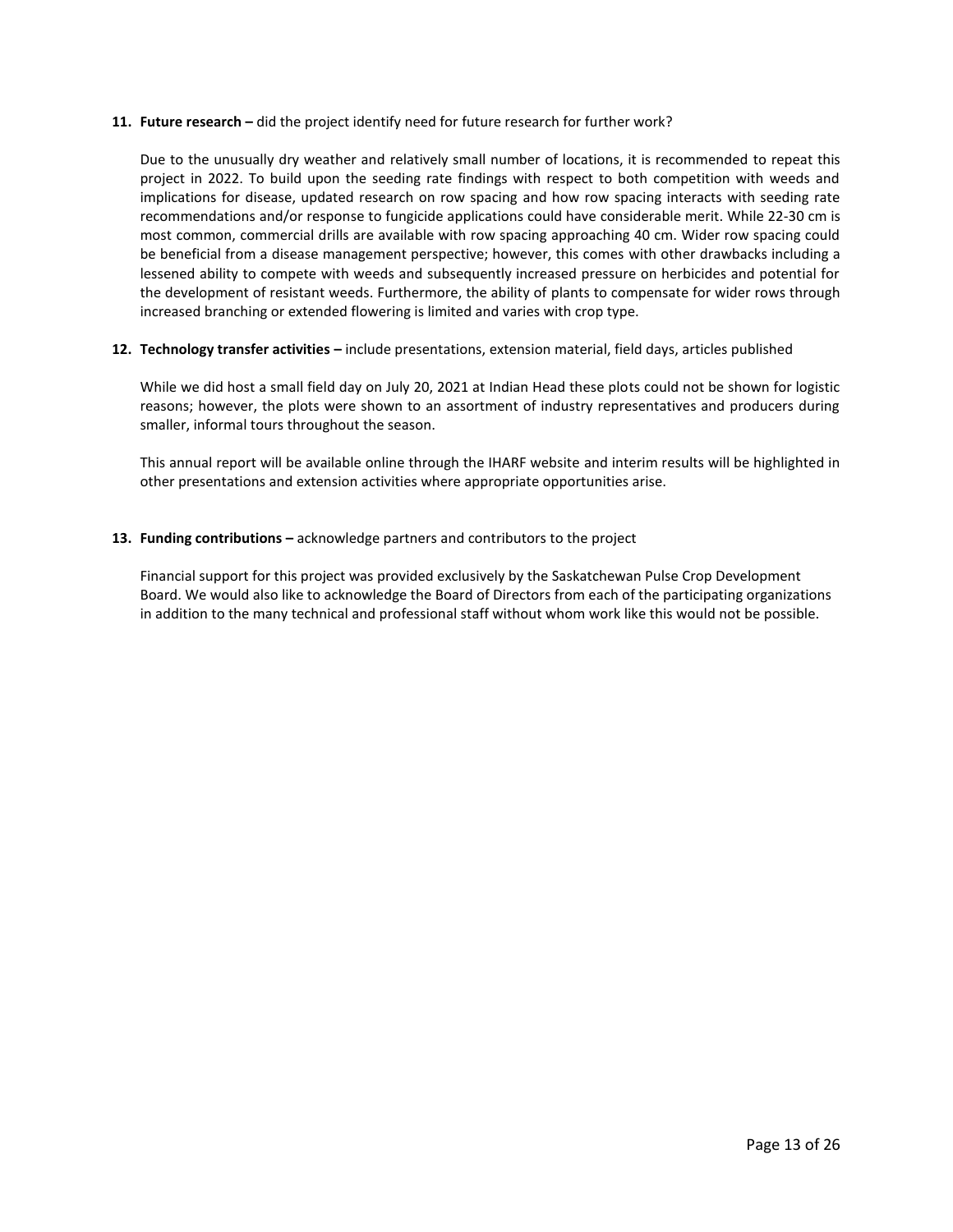**14. Appendices:** detailed data tables, maps, photos, etc

| Table 4. Selected agronomic information and dates of operations in 2021 for lentil trials at Indian Head, |
|-----------------------------------------------------------------------------------------------------------|
| Scott, and Swift Current, Saskatchewan.                                                                   |

| <b>Activity</b>                         | <b>Indian Head</b>                                              | <b>Scott</b>                                                  | <b>Swift Current</b>                                                                             |
|-----------------------------------------|-----------------------------------------------------------------|---------------------------------------------------------------|--------------------------------------------------------------------------------------------------|
| Previous<br>Crop                        | Oat                                                             | Wheat                                                         | Wheat                                                                                            |
| Pre-seed<br>Herbicide                   | 890g glyphosate/ha<br>(May 11)                                  | 1334 g glyphosate/ha + 21 g<br>carfentrazone-ethyl<br>(May 9) | 890 g glyphosate/ha + 21 g<br>carfentrazone-ethyl<br>(May 3)                                     |
| Seeding                                 | May 4                                                           | <b>May 10</b>                                                 | May 17                                                                                           |
| <b>Row Spacing</b>                      | 30 cm                                                           | 25 cm                                                         | 21 cm                                                                                            |
| Fertilizer<br>Applied                   | $7 - 35 - 0 - 0$                                                | $7 - 33 - 0 - 0$                                              | $9 - 41 - 0 - 0$                                                                                 |
|                                         | 3.0 kg/ha Nodualator<br>Duo SCG                                 | 3.7 kg/ha Nodualator<br>Duo SCG                               | 4.6 kg/ha Nodualator<br><b>Duo SCG</b>                                                           |
| Variety                                 | <b>CDC Proclaim CL</b>                                          | CDC Impulse CL                                                | CDC Impulse CL                                                                                   |
| Seed<br>Treatment                       | 300 ml Insure Pulse + 39 ml<br>INTEGO Solo/100 kg seed          | 100 ml Vibrance Maxx/100<br>kg seed                           | 100 ml Vibrance Maxx/100<br>kg seed                                                              |
| In-crop<br>Herbicide                    | 20 g imazamox/ha + 9 g<br>imazapyr/ha<br>(June 13)              | 20g imazamox/ha + 171g<br>sethoxydim/ha<br>(June 13)          | 211 g sethoxydim/ha<br>(May 31)<br>20g imazamox/ha<br>(June 16)<br>59g clethodim/ha<br>(June 21) |
| Emergence<br>Counts                     | June 18                                                         | June 14                                                       | June 9                                                                                           |
| Foliar<br>Fungicide                     | June 30 and July 13<br>(as per protocol)                        | July 5 and July 13<br>(as per protocol)                       | July 5 and July 19<br>(as per protocol)                                                          |
| <b>Disease</b><br>Ratings               | June 29 and July 23                                             | July 5 and July 20                                            | July 5 and July 27                                                                               |
| Weediness<br>Ratings                    | August 1                                                        | August 3                                                      | July 27                                                                                          |
| Pre-harvest<br>Herbicide /<br>Desiccant | 890g glyphosate/ha<br>(July 30)<br>410g diquat/ha<br>(August 3) | 410g diquat/ha<br>(August 4)                                  | 410g diquat/ha<br>(August 6)                                                                     |
| Harvest                                 | August 8                                                        | August 12                                                     | August 13                                                                                        |

n/a – not applicable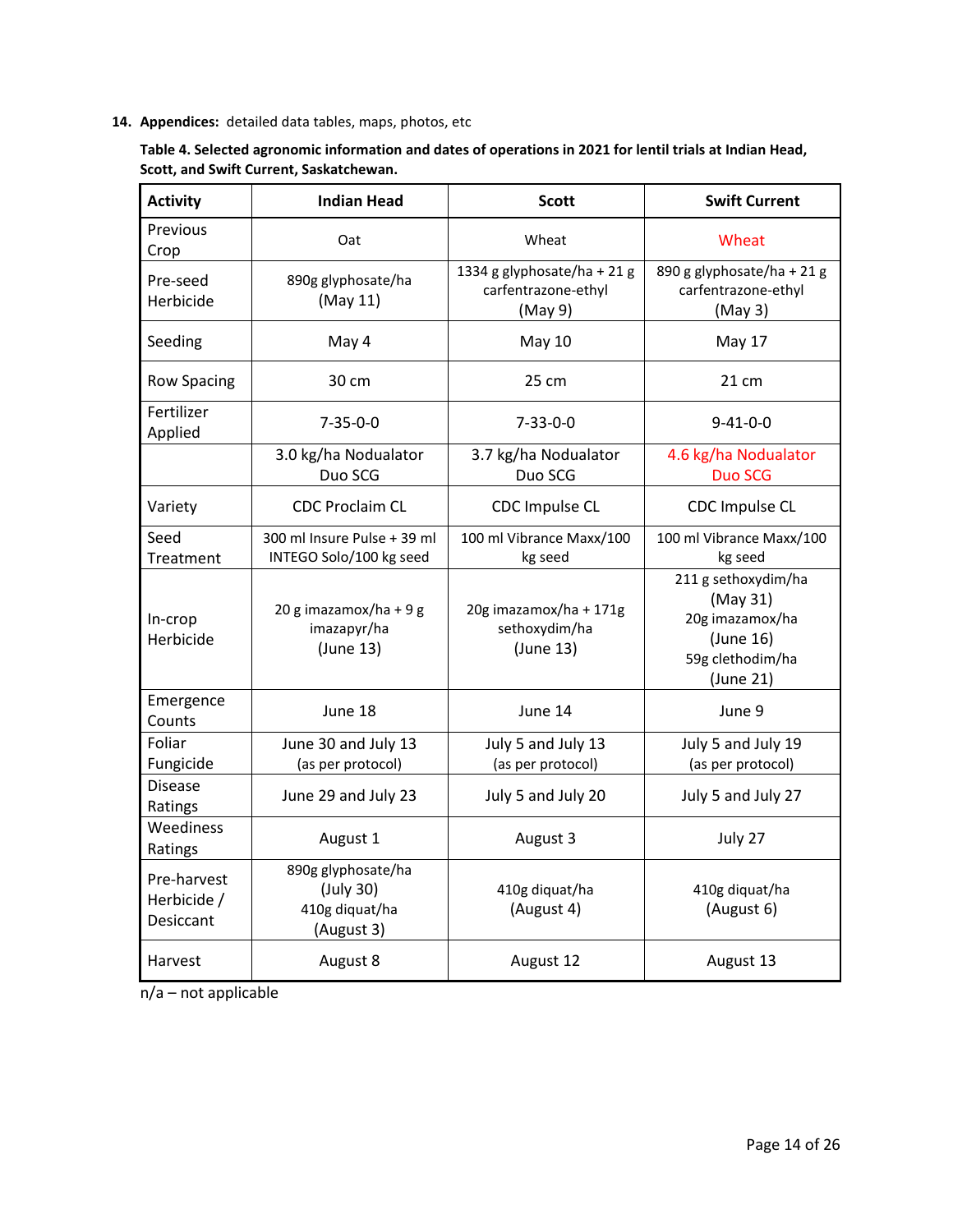**Table 5. Lentil seeding rate effects, orthogonal contrast results, and treatment means for spring plant densities at Indian Head, Scott, and Swift Current, Saskatchewan in 2021. Means within a column followed by the same letter do not significantly differ (Tukey-Kramer,** *P* **≤ 0.05).**

| Source/Treatment             | <b>Indian Head</b>             | <b>Scott</b> | <b>Swift Current</b> |
|------------------------------|--------------------------------|--------------|----------------------|
|                              |                                |              |                      |
| Seeding Rate (SR)            | < 0.001                        | < 0.001      | < 0.001              |
| SR: linear                   | < 0.001                        | < 0.001      | < 0.001              |
| SR: quadratic                | 0.626                          | 0.066        | 0.212                |
|                              | ------------------------------ |              |                      |
| SR: 130 seeds/ $m2$          | 105.9 C                        | 108.4 C      | 106.8 C              |
| SR: 190 seeds/m <sup>2</sup> | 138.7 B                        | 137.1 B      | 142.9 B              |
| SR: 250 seeds/ $m2$          | 176.9 A                        | 149.5 A      | 167.5 A              |
| S.E.M                        | 4.85                           | 6.04         | 4.41                 |

**Table 6. Lentil seeding rate effects, orthogonal contrast results, and treatment means for visual weediness ratings at Indian Head, Scott, and Swift Current, Saskatchewan in 2021. Means within a column followed by the same letter do not significantly differ (Tukey-Kramer,** *P* **≤ 0.05).**

| Source/Treatment             | <b>Indian Head</b>                                                                       | <b>Scott</b> | <b>Swift Current</b> |
|------------------------------|------------------------------------------------------------------------------------------|--------------|----------------------|
|                              |                                                                                          |              |                      |
| Seeding Rate (SR)            | < 0.001                                                                                  | 0.007        | 0.249                |
| SR: linear                   | < 0.001                                                                                  | 0.002        | 0.104                |
| SR: quadratic                | 0.067                                                                                    | 0.387        | 0.749                |
|                              | ------------------------------- Weediness Ratings (1-10) ------------------------------- |              |                      |
| SR: 130 seeds/m <sup>2</sup> | 1.4A                                                                                     | 2.4A         | 1.8A                 |
| SR: 190 seeds/m <sup>2</sup> | 0.9B                                                                                     | 2.2 AB       | 1.5A                 |
| SR: 250 seeds/ $m2$          | 0.8B                                                                                     | 1.5B         | 1.3A                 |
| S.E.M                        | 0.08                                                                                     | 0.25         | 0.31                 |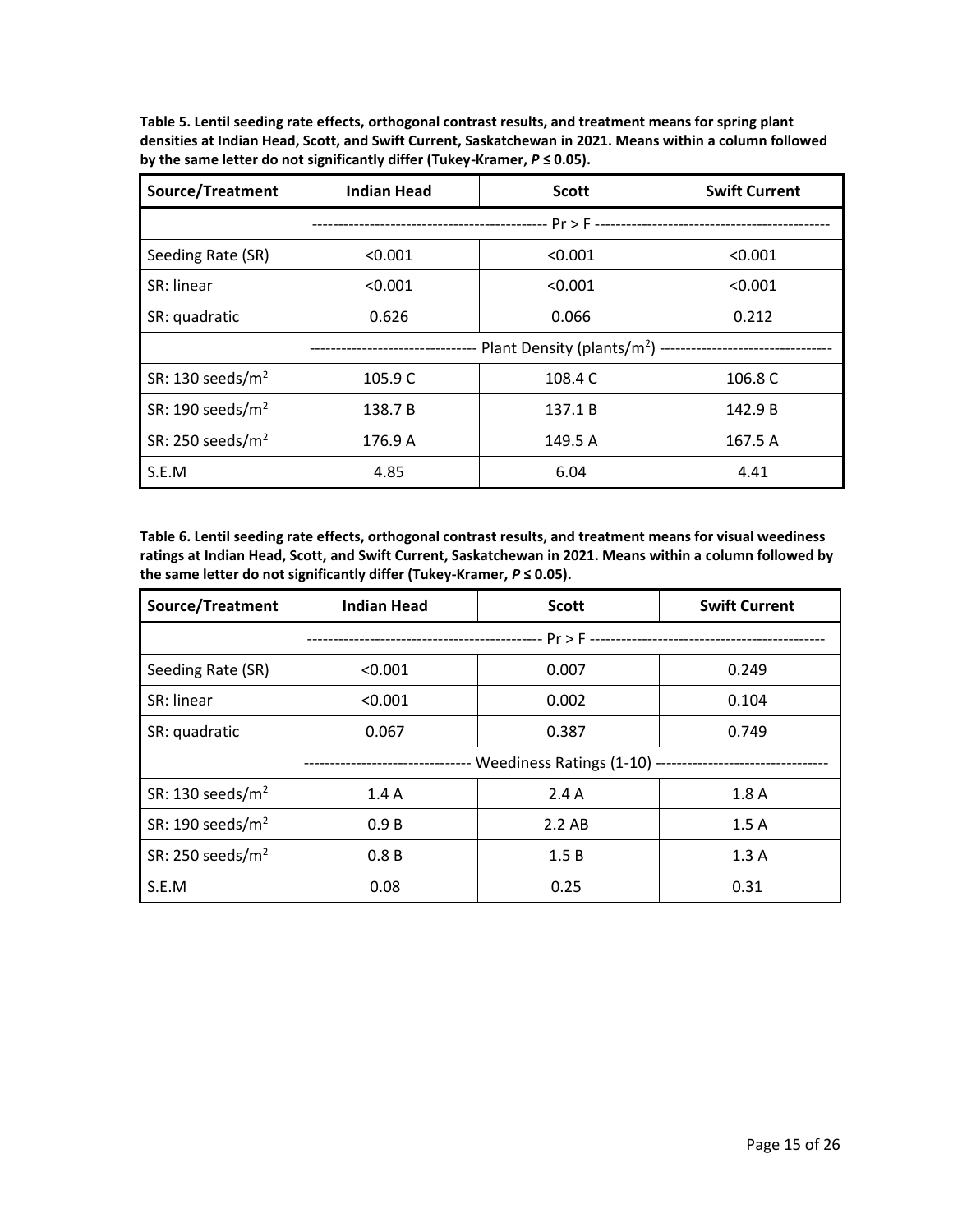| Table 7. Lentil seeding rate effects, orthogonal contrast results, and treatment means for initial disease     |
|----------------------------------------------------------------------------------------------------------------|
| ratings (prior to first fungicide application) at Indian Head, Scott, and Swift Current, Saskatchewan in 2021. |
| Means within a column followed by the same letter do not significantly differ (Tukey-Kramer, $P \le 0.05$ ).   |

| Source/Treatment             | <b>Indian Head</b>                                                                       | <b>Scott</b> | <b>Swift Current</b> |  |
|------------------------------|------------------------------------------------------------------------------------------|--------------|----------------------|--|
|                              |                                                                                          |              |                      |  |
| Seeding Rate (SR)            | 0.985                                                                                    | 0.413        | 0.851                |  |
| SR: linear                   | 1.000                                                                                    | 0.505        | 0.778                |  |
| SR: quadratic                | 0.862                                                                                    | 0.252        | 0.625                |  |
| Main Effect                  | ------------------------------ T1 Disease Ratings (0-100) ------------------------------ |              |                      |  |
| SR: 130 seeds/ $m2$          | 0.5A                                                                                     | 0.8A         | 0.1A                 |  |
| SR: 190 seeds/m <sup>2</sup> | 0.5A                                                                                     | 0.2A         | 0.2A                 |  |
| SR: 250 seeds/ $m2$          | 0.5A                                                                                     | 0.5A         | 0.1A                 |  |
| S.E.M                        | 0.08                                                                                     | 0.35         | 0.06                 |  |

**Table 8. Lentil seeding rate and fungicide main effects, orthogonal contrast results, and treatment means for final disease ratings at Indian Head, Scott, and Swift Current, Saskatchewan in 2021. Main effect means within a column followed by the same letter do not significantly differ (Tukey-Kramer,** *P* **≤ 0.05).**

| Source/Treatment             | <b>Indian Head</b>                                               | <b>Scott</b> | Swift Current <sup>2</sup> |  |
|------------------------------|------------------------------------------------------------------|--------------|----------------------------|--|
|                              |                                                                  |              |                            |  |
| Seeding Rate (SR)            | 0.061                                                            | 0.613        |                            |  |
| Fungicide (FUNG)             | 0.360                                                            | 0.157        |                            |  |
| SR x FUNG                    | 0.693                                                            | 0.736        |                            |  |
| SR: linear                   | 0.946                                                            | 0.395        |                            |  |
| SR: quadratic                | 0.019                                                            | 0.622        |                            |  |
|                              | ---------------- T2 Disease Ratings (0-100) -------------------- |              |                            |  |
| SR: 130 seeds/ $m2$          | 1.9A                                                             | 0.2A         | 0.0                        |  |
| SR: 190 seeds/m <sup>2</sup> | 1.6B                                                             | 0.2A         | 0.0                        |  |
| SR: 250 seeds/ $m2$          | 1.9A                                                             | 0.0A         | 0.0                        |  |
| S.E.M                        | 0.27                                                             | 0.14         |                            |  |
|                              |                                                                  |              |                            |  |
| FUNG: Control (0x)           | 1.8A                                                             | 0.0A         | 0.0                        |  |
| FUNG: Single (1x)            | 1.9A                                                             | 0.0A         | 0.0                        |  |
| FUNG: Dual (2x)              | 1.7A                                                             | 0.3A         | 0.0                        |  |
| S.E.M                        | 0.27                                                             | 0.14         |                            |  |

 $2$  Final disease rating values were all zero at Swift Current 2021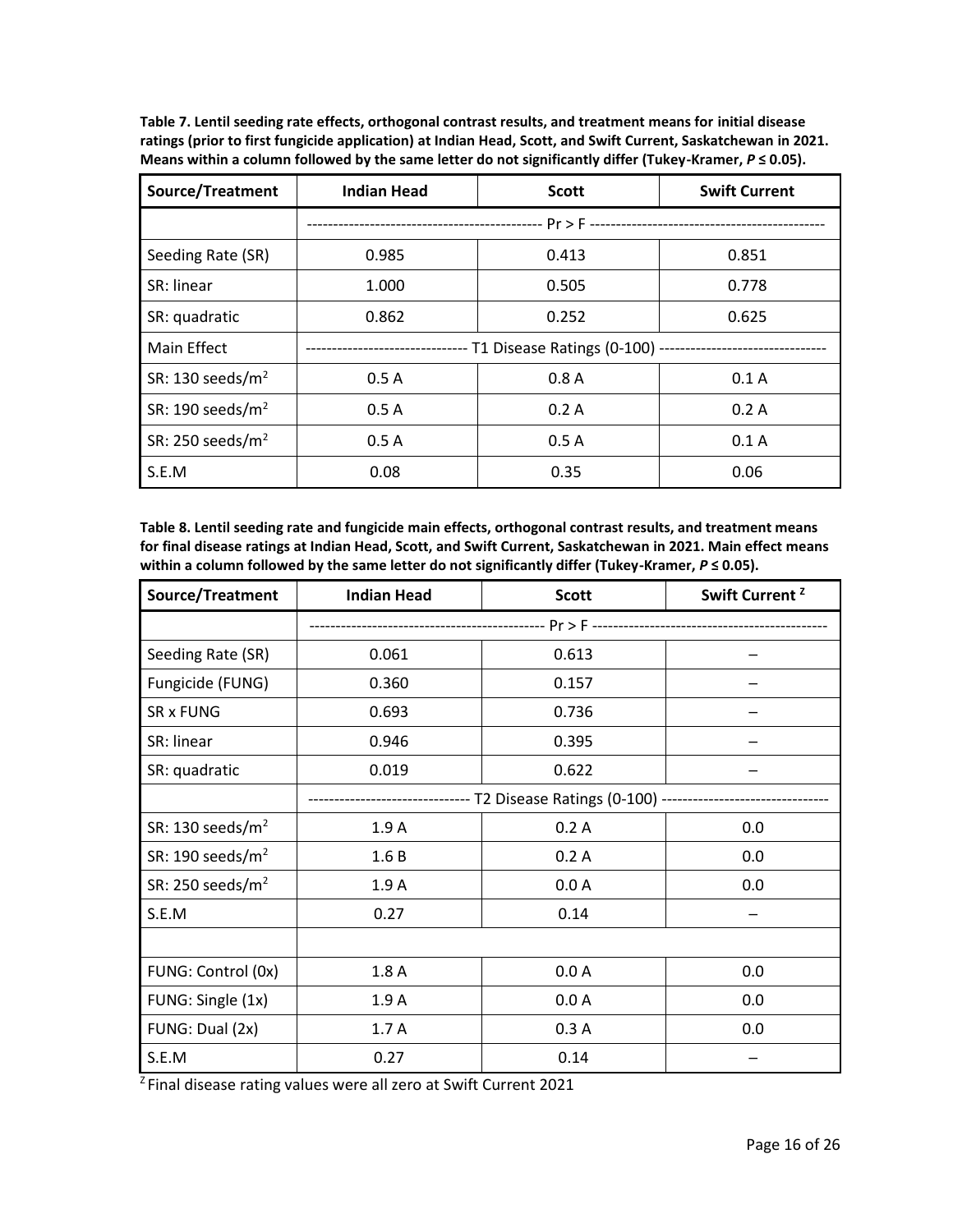| Source/Treatment                     | <b>Indian Head</b>                                     | <b>Scott</b> | Swift Current <sup>2</sup> |  |
|--------------------------------------|--------------------------------------------------------|--------------|----------------------------|--|
|                                      | ------------ T2 Disease Ratings (0-100) -------------- |              |                            |  |
| OX Fung $-$ 130 seeds/m <sup>2</sup> | 1.8ab                                                  | 0.0a         | 0                          |  |
| Ox Fung $-$ 190 seeds/m <sup>2</sup> | 1.7ab                                                  | 0.0a         | 0                          |  |
| Ox Fung $-$ 250 seeds/m <sup>2</sup> | 2.0ab                                                  | 0.0a         | 0                          |  |
| SR: linear (Ox fung)                 | 0.411                                                  | 1.000        |                            |  |
| SR: quadratic (0x fung)              | 0.253                                                  | 1.000        |                            |  |
|                                      |                                                        |              |                            |  |
| 1x Fung – 130 seeds/ $m2$            | 2.0ab                                                  | 0.0a         | 0                          |  |
| 1x Fung – 190 seeds/ $m^2$           | 1.6ab                                                  | 0.0a         | 0                          |  |
| 1x Fung $-$ 250 seeds/m <sup>2</sup> | 2.0a                                                   | 0.0a         | 0                          |  |
| SR: linear (1x fung)                 | 0.813                                                  | 1.000        |                            |  |
| SR: quadratic (1x fung)              | 0.050                                                  | 1.000        |                            |  |
|                                      |                                                        |              |                            |  |
| 2x Fung $-$ 130 seeds/m <sup>2</sup> | 1.9ab                                                  | 0.5a         | 0                          |  |
| 2x Fung $-$ 190 seeds/m <sup>2</sup> | 1.6ab                                                  | 0.5a         | 0                          |  |
| 2x Fung – 250 seeds/ $m^2$           | 1.7ab                                                  | 0.0a         | 0                          |  |
| SR: linear (2x fung)                 | 0.349                                                  | 0.147        |                            |  |
| SR: quadratic (2x fung)              | 0.281                                                  | 0.395        |                            |  |
|                                      |                                                        |              |                            |  |
| S.E.M                                | 0.29                                                   | 0.24         |                            |  |

**Table 9. Individual lentil seeding rate by fungicide treatment means and orthogonal contrast results for final disease ratings at Indian Head, Scott, and Swift Current, Saskatchewan in 2021. Means within a column**  followed by the same letter do not significantly differ (Tukey-Kramer,  $P \le 0.05$ ).

 $2$  Final disease rating values were all zero at Swift Current 2021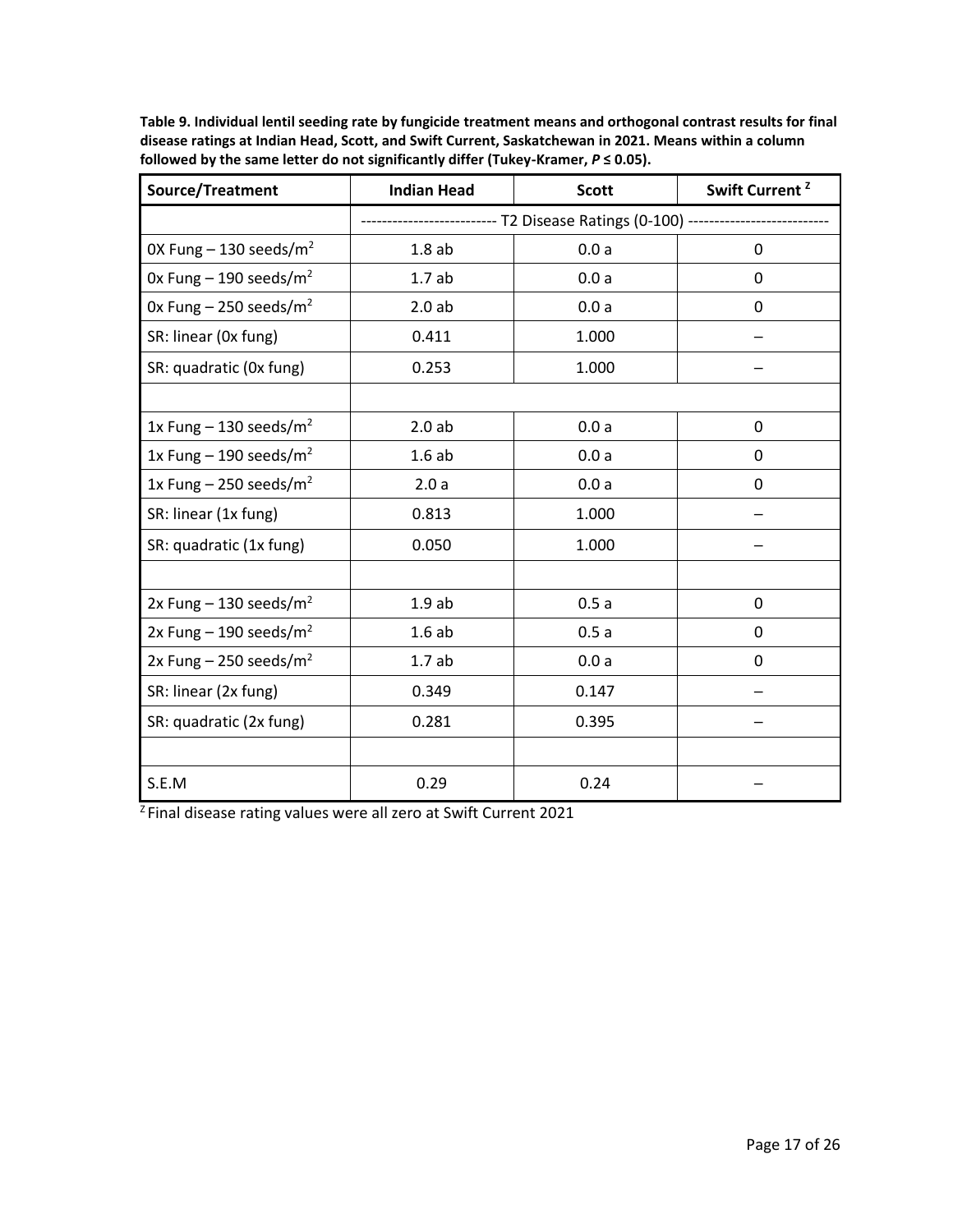| Source/Treatment    | <b>Indian Head</b>                                                          | <b>Scott</b> | <b>Swift Current</b> |  |
|---------------------|-----------------------------------------------------------------------------|--------------|----------------------|--|
|                     |                                                                             |              |                      |  |
| Seeding Rate (SR)   | < 0.001                                                                     | 0.192        | 0.152                |  |
| Fungicide (FUNG)    | 0.404                                                                       | 0.822        | 0.585                |  |
| <b>SR x FUNG</b>    | 0.940                                                                       | 0.137        | 0.840                |  |
| SR: linear          | < 0.001                                                                     | 0.072        | 0.078                |  |
| SR: quadratic       | 0.316                                                                       | 0.948        | 0.417                |  |
|                     | -------------------    Seed Yield (kg/ha)    ------------------------------ |              |                      |  |
| SR: 130 seeds/ $m2$ | 2127B                                                                       | 1910 A       | 1529 A               |  |
| SR: 190 seeds/ $m2$ | 2238 A                                                                      | 2012 A       | 1520 A               |  |
| SR: 250 seeds/ $m2$ | 2298 A                                                                      | 2103 A       | 1445 A               |  |
| S.E.M               | 44.8                                                                        | 135.2        | 94.1                 |  |
|                     |                                                                             |              |                      |  |
| FUNG: Control (0x)  | 2199 A                                                                      | 2046 A       | 1486 A               |  |
| FUNG: Single (1x)   | 2230 A                                                                      | 1988 A       | 1525 A               |  |
| FUNG: Dual (2x)     | 2235 A                                                                      | 1992 A       | 1483 A               |  |
| S.E.M               | 44.8                                                                        | 135.2        | 94.1                 |  |

**Table 10. Lentil seeding rate and fungicide main effects, orthogonal contrast results, and treatment means for seed yield at Indian Head, Scott, and Swift Current, Saskatchewan in 2021. Main effect means within a column followed by the same letter do not significantly differ (Tukey-Kramer,** *P* **≤ 0.05).**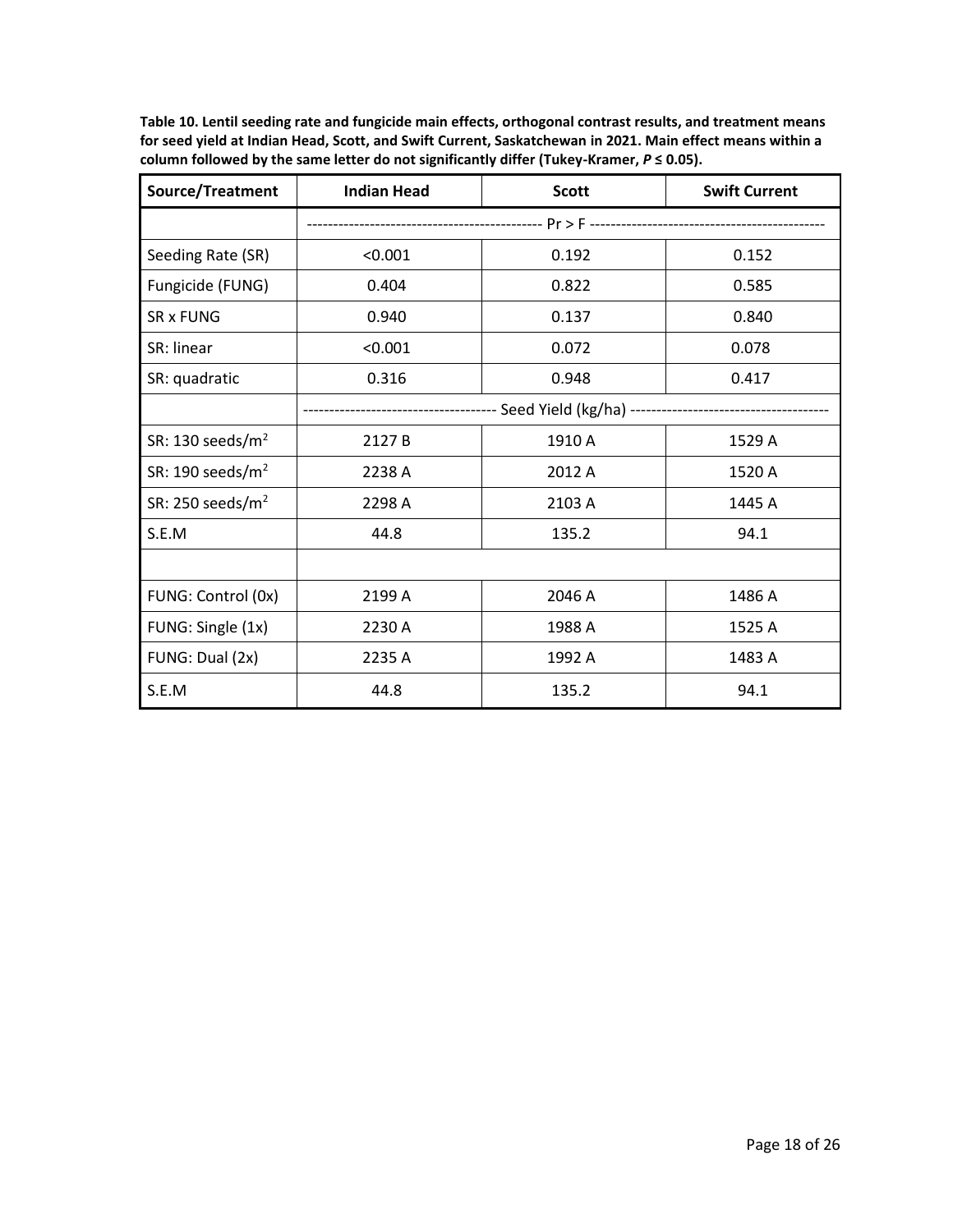| Source/Treatment                     | <b>Indian Head</b> | <b>Scott</b> | Swift Current <sup>2</sup> |
|--------------------------------------|--------------------|--------------|----------------------------|
|                                      |                    |              |                            |
| OX Fung $-$ 130 seeds/m <sup>2</sup> | 2098 c             | 1875 a       | 1489 a                     |
| Ox Fung $-$ 190 seeds/m <sup>2</sup> | 2208 abc           | 2262 a       | 1533 a                     |
| Ox Fung $-$ 250 seeds/m <sup>2</sup> | 2291 ab            | 2000 a       | 1435 a                     |
| SR: linear (Ox fung)                 | < 0.001            | 0.491        | 0.500                      |
| SR: quadratic (0x fung)              | 0.757              | 0.046        | 0.304                      |
|                                      |                    |              |                            |
| 1x Fung – 130 seeds/ $m2$            | 2149 abc           | 1869 a       | 1552 a                     |
| 1x Fung $-$ 190 seeds/m <sup>2</sup> | 2240 abc           | 1959 a       | 1527 a                     |
| 1x Fung $-$ 250 seeds/m <sup>2</sup> | 2300 ab            | 2135 a       | 1498 a                     |
| SR: linear (1x fung)                 | 0.005              | 0.148        | 0.500                      |
| SR: quadratic (1x fung)              | 0.726              | 0.785        | 0.980                      |
|                                      |                    |              |                            |
| 2x Fung $-$ 130 seeds/m <sup>2</sup> | 2135 bc            | 1985 a       | 1547 a                     |
| 2x Fung $-$ 190 seeds/m <sup>2</sup> | 2266 ab            | 1816 a       | 1499 a                     |
| 2x Fung $-$ 250 seeds/m <sup>2</sup> | 2303 a             | 2175 a       | 1403 a                     |
| SR: linear (2x fung)                 | 0.002              | 0.298        | 0.081                      |
| SR: quadratic (2x fung)              | 0.280              | 0.100        | 0.725                      |
|                                      |                    |              |                            |
| S.E.M                                | 53.1               | 169.9        | 104.5                      |

**Table 11. Individual lentil seeding rate by fungicide treatment means and orthogonal contrast results for seed yields at Indian Head, Scott, and Swift Current, Saskatchewan in 2021. Means within a column**  followed by the same letter do not significantly differ (Tukey-Kramer,  $P \le 0.05$ ).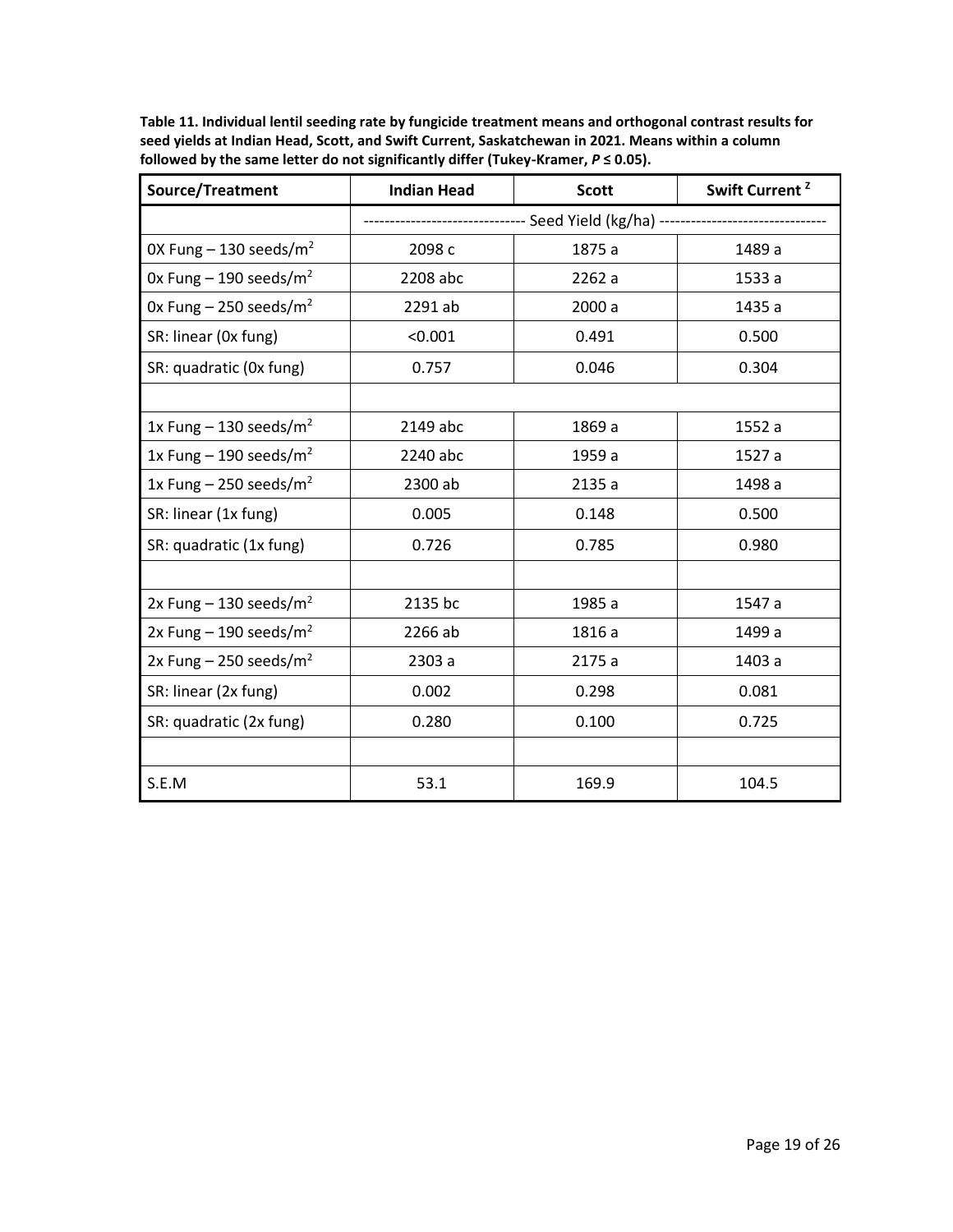| Source/Treatment    | <b>Indian Head</b> | <b>Scott</b> | <b>Swift Current</b> |
|---------------------|--------------------|--------------|----------------------|
|                     |                    |              |                      |
| Seeding Rate (SR)   | 0.001              | 0.796        | 0.093                |
| Fungicide (FUNG)    | 0.560              | 0.532        | 0.764                |
| <b>SR x FUNG</b>    | 0.047              | 0.394        | 0.587                |
| SR: linear          | < 0.001            | 0.504        | 0.033                |
| SR: quadratic       | 0.111              | 0.985        | 0.705                |
|                     |                    |              |                      |
| SR: 130 seeds/ $m2$ | 401.0 B            | 399.3 A      | 389.6 A              |
| SR: 190 seeds/ $m2$ | 401.8 A            | 399.5 A      | 390.3 A              |
| SR: 250 seeds/ $m2$ | 401.9 A            | 399.6 A      | 390.6 A              |
| S.E.M               | 0.29               | 0.44         | 0.36                 |
|                     |                    |              |                      |
| FUNG: Control (0x)  | 401.5 A            | 399.3 A      | 390.2 A              |
| FUNG: Single (1x)   | 401.7 A            | 399.3 A      | 390.0 A              |
| FUNG: Dual (2x)     | 401.6 A            | 399.8 A      | 390.3 A              |
| S.E.M               | 0.29               | 0.44         | 0.36                 |

**Table 12. Lentil seeding rate and fungicide main effects, orthogonal contrast results, and treatment means for test weight at Indian Head, Scott, and Swift Current, Saskatchewan in 2021. Main effect means within a column followed by the same letter do not significantly differ (Tukey-Kramer,** *P* **≤ 0.05).**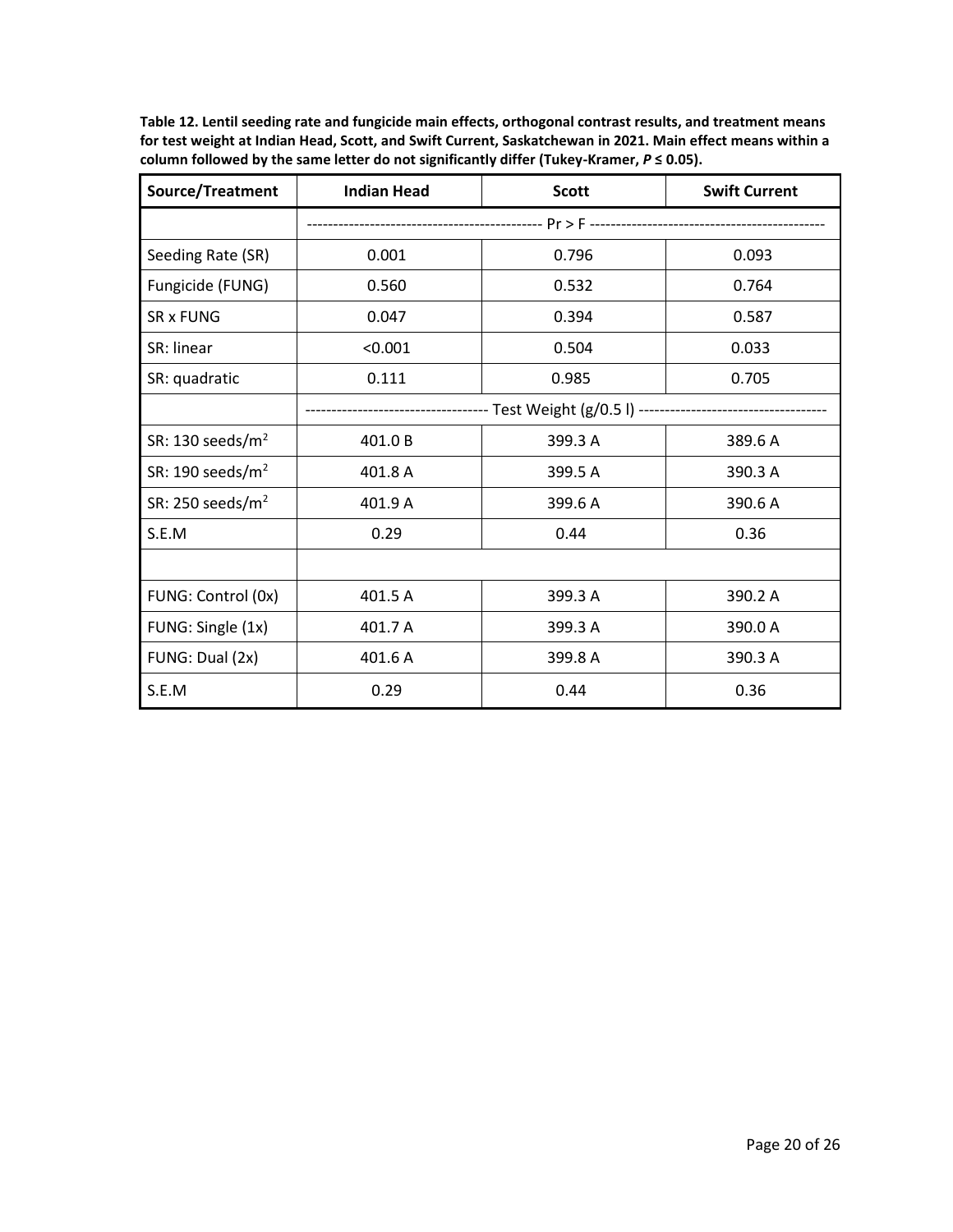| Source/Treatment                     | <b>Indian Head</b>                                                       | <b>Scott</b> | Swift Current <sup>2</sup> |
|--------------------------------------|--------------------------------------------------------------------------|--------------|----------------------------|
|                                      | ------------------ Test Weight (g/0.5 l) ------------------------------- |              |                            |
| OX Fung $-$ 130 seeds/m <sup>2</sup> | 400.9 b                                                                  | 398.5 a      | 389.7 a                    |
| Ox Fung $-$ 190 seeds/m <sup>2</sup> | 401.3 ab                                                                 | 399.8 a      | 390.8 a                    |
| Ox Fung $-$ 250 seeds/m <sup>2</sup> | 402.3 a                                                                  | 399.7 a      | 390.2 a                    |
| SR: linear (Ox fung)                 | 0.002                                                                    | 0.180        | 0.581                      |
| SR: quadratic (0x fung)              | 0.412                                                                    | 0.377        | 0.229                      |
|                                      |                                                                          |              |                            |
| 1x Fung – 130 seeds/ $m2$            | 400.9 b                                                                  | 399.1 a      | 389.6 a                    |
| 1x Fung – 190 seeds/ $m^2$           | 402.2 ab                                                                 | 399.5 a      | 389.8 a                    |
| 1x Fung $-$ 250 seeds/m <sup>2</sup> | 402.1 ab                                                                 | 399.4 a      | 390.5 a                    |
| SR: linear (1x fung)                 | 0.006                                                                    | 0.684        | 0.248                      |
| SR: quadratic (1x fung)              | 0.046                                                                    | 0.763        | 0.707                      |
|                                      |                                                                          |              |                            |
| 2x Fung $-$ 130 seeds/m <sup>2</sup> | 401.4 ab                                                                 | 400.4 a      | 389.5 a                    |
| 2x Fung $-$ 190 seeds/m <sup>2</sup> | 402.0 ab                                                                 | 399.2 a      | 390.2 a                    |
| 2x Fung – 250 seeds/ $m^2$           | 401.5 ab                                                                 | 399.8 a      | 391.2 a                    |
| SR: linear (2x fung)                 | 0.803                                                                    | 0.543        | 0.040                      |
| SR: quadratic (2x fung)              | 0.123                                                                    | 0.253        | 0.851                      |
|                                      |                                                                          |              |                            |
| S.E.M                                | 0.37                                                                     | 0.66         | 0.57                       |

**Table 13. Individual lentil seeding rate by fungicide treatment means and orthogonal contrast results for test weight at Indian Head, Scott, and Swift Current, Saskatchewan in 2021. Means within a column**  followed by the same letter do not significantly differ (Tukey-Kramer,  $P \le 0.05$ ).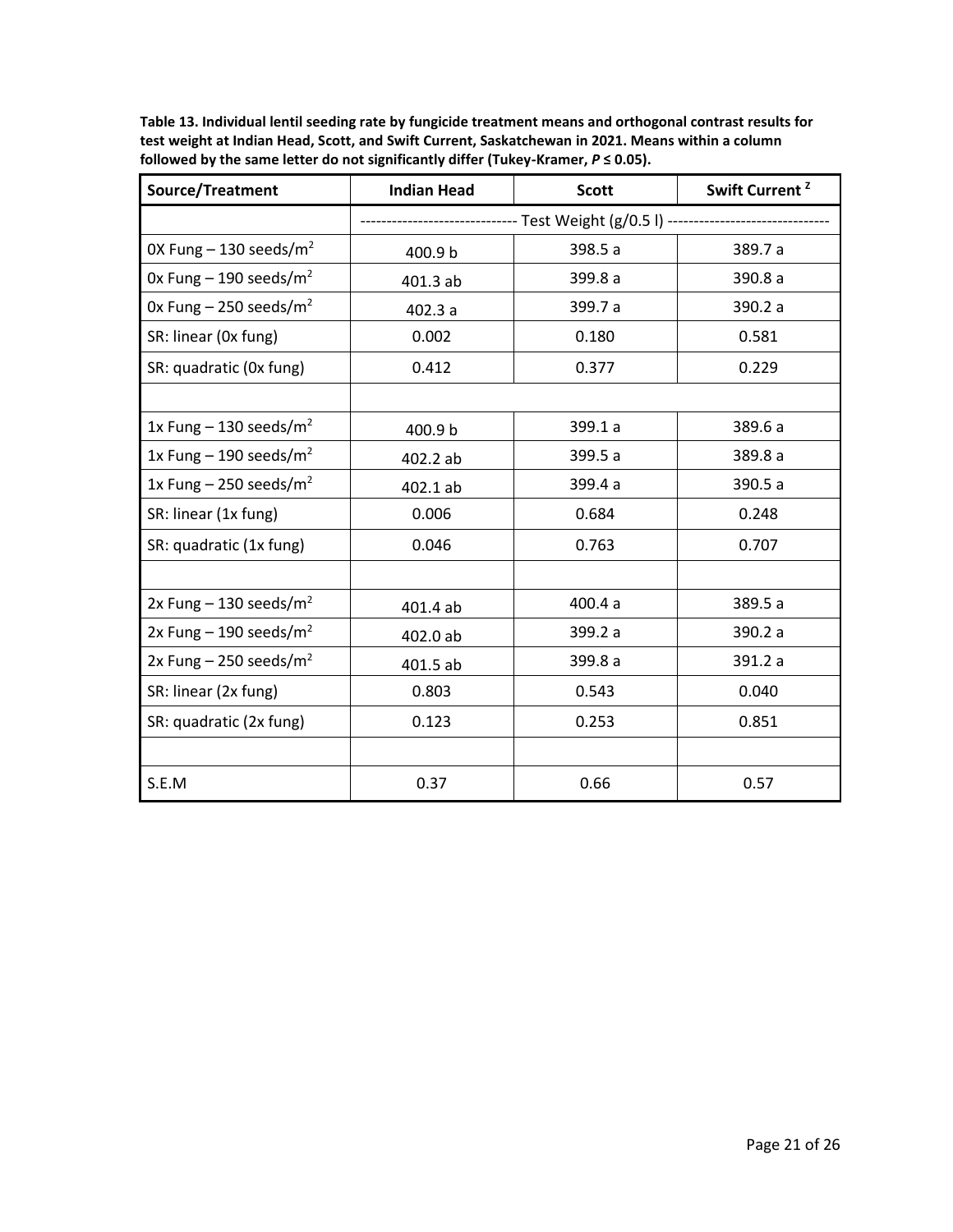| Source/Treatment    | <b>Indian Head</b>                                           | <b>Scott</b> | <b>Swift Current</b> |
|---------------------|--------------------------------------------------------------|--------------|----------------------|
|                     |                                                              |              |                      |
| Seeding Rate (SR)   | 0.001                                                        | 0.034        | 0.280                |
| Fungicide (FUNG)    | 0.128                                                        | 0.061        | 0.146                |
| SR x FUNG           | 0.910                                                        | 0.621        | 0.849                |
| SR: linear          | < 0.001                                                      | 0.016        | 0.745                |
| SR: quadratic       | 0.465                                                        | 0.392        | 0.122                |
|                     | ----------- Seed Weight (g/1000 seeds) --------------------- |              |                      |
| SR: 130 seeds/ $m2$ | 44.0 A                                                       | 52.7 A       | 46.8 A               |
| SR: 190 seeds/ $m2$ | 43.3 B                                                       | 51.8 AB      | 47.4 A               |
| SR: 250 seeds/ $m2$ | 43.0 B                                                       | 51.5 B       | 46.7 A               |
| S.E.M               | 0.18                                                         | 0.80         | 0.36                 |
|                     |                                                              |              |                      |
| FUNG: Control (0x)  | 43.2 A                                                       | 52.1 A       | 46.6 A               |
| FUNG: Single (1x)   | 43.5 A                                                       | 51.4 A       | 46.9 A               |
| FUNG: Dual (2x)     | 43.6 A                                                       | 52.4 A       | 47.5 A               |
| S.E.M               | 0.18                                                         | 0.80         | 0.36                 |

**Table 14. Lentil seeding rate and fungicide main effects, orthogonal contrast results, and treatment means for seed weight at Indian Head, Scott, and Swift Current, Saskatchewan in 2021. Means within a column**  followed by the same letter do not significantly differ (Tukey-Kramer,  $P \le 0.05$ ).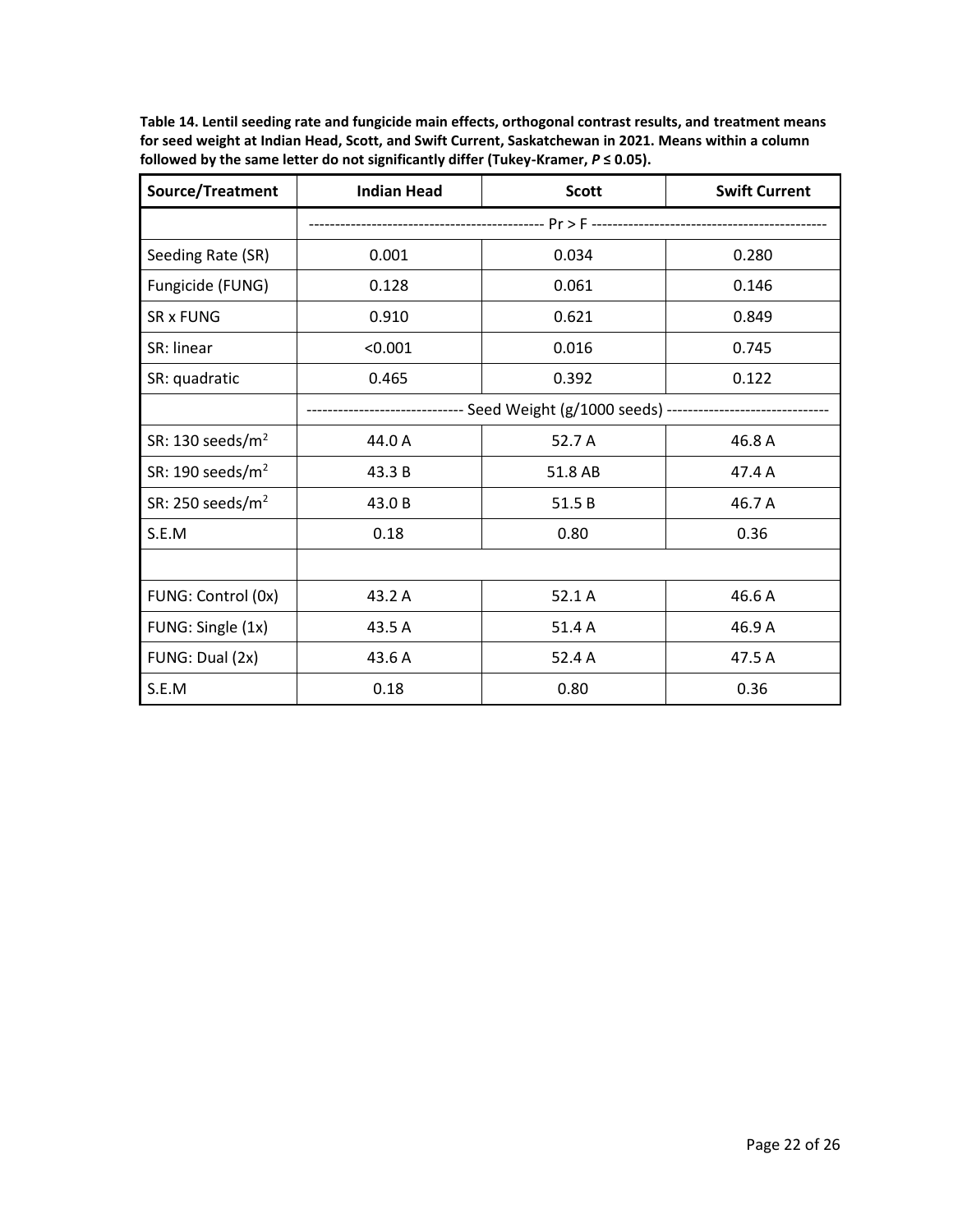| Source/Treatment                     | <b>Indian Head</b>                                                   | <b>Scott</b> | Swift Current <sup>2</sup> |
|--------------------------------------|----------------------------------------------------------------------|--------------|----------------------------|
|                                      | ---------------- Seed Weight (g/1000 seeds) ------------------------ |              |                            |
| OX Fung $-$ 130 seeds/m <sup>2</sup> | 43.8 ab                                                              | 52.9a        | 46.2a                      |
| Ox Fung $-$ 190 seeds/m <sup>2</sup> | 43.1 ab                                                              | 52.3a        | 47.3a                      |
| Ox Fung $-$ 250 seeds/m <sup>2</sup> | 42.7 b                                                               | 51.2a        | 46.3a                      |
| SR: linear (Ox fung)                 | 0.007                                                                | 0.032        | 0.975                      |
| SR: quadratic (0x fung)              | 0.646                                                                | 0.702        | 0.152                      |
|                                      |                                                                      |              |                            |
| 1x Fung $-$ 130 seeds/m <sup>2</sup> | 44.0 a                                                               | 51.9a        | 47.1a                      |
| 1x Fung – 190 seeds/ $m^2$           | 43.4 ab                                                              | 50.9a        | 46.9 a                     |
| 1x Fung $-$ 250 seeds/m <sup>2</sup> | 43.3 ab                                                              | 51.4a        | 46.6 a                     |
| SR: linear (1x fung)                 | 0.083                                                                | 0.552        | 0.595                      |
| SR: quadratic (1x fung)              | 0.435                                                                | 0.273        | 0.957                      |
|                                      |                                                                      |              |                            |
| 2x Fung $-$ 130 seeds/m <sup>2</sup> | 44.1a                                                                | 53.2a        | 47.2a                      |
| 2x Fung $-$ 190 seeds/m <sup>2</sup> | 43.6 ab                                                              | 52.1a        | 48.1a                      |
| 2x Fung $-$ 250 seeds/m <sup>2</sup> | 43.1 ab                                                              | 52.0a        | 47.2a                      |
| SR: linear (2x fung)                 | 0.014                                                                | 0.121        | 0.950                      |
| SR: quadratic (2x fung)              | 0.978                                                                | 0.447        | 0.226                      |
|                                      |                                                                      |              |                            |
| S.E.M                                | 0.28                                                                 | 0.91         | 0.58                       |

**Table 15. Individual lentil seeding rate by fungicide treatment means and orthogonal contrast results for seed weight at Indian Head, Scott, and Swift Current, Saskatchewan in 2021. Means within a column**  followed by the same letter do not significantly differ (Tukey-Kramer,  $P \le 0.05$ ).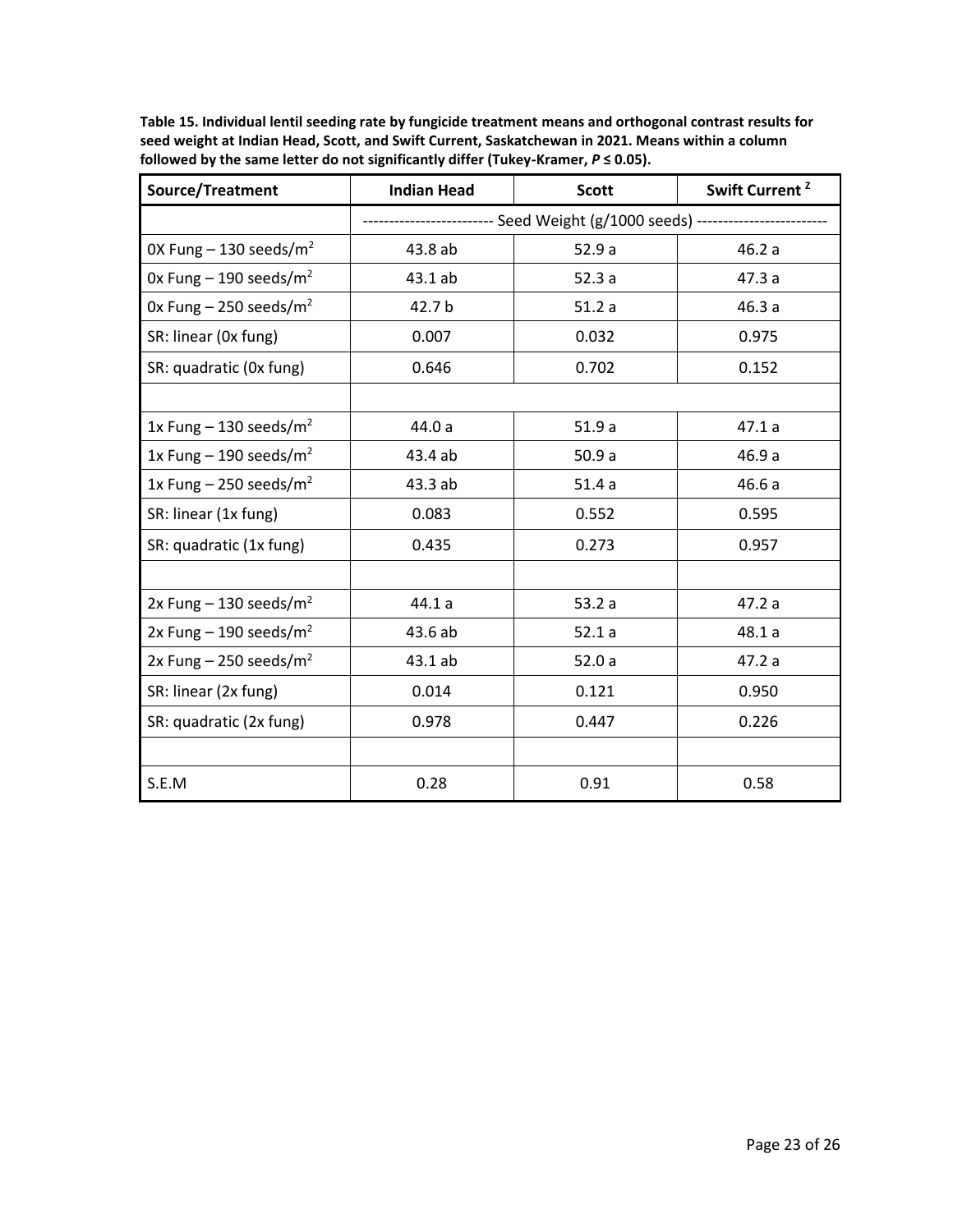| <b>Seed Rate</b> | <b>Indian Head</b>                    | <b>Scott</b> | Swift Current <sup>2</sup> |
|------------------|---------------------------------------|--------------|----------------------------|
|                  | Gross Revenue (\$/ha) --------------- |              |                            |
| 130 seeds/ $m2$  | \$1,127                               | \$1,012      | \$810                      |
| 190 seeds/ $m2$  | \$1,186                               | \$1,066      | \$806                      |
| 250 seeds/ $m2$  | \$1,218                               | \$1,115      | \$766                      |
|                  | - Seed Costs (\$/ha) -                |              |                            |
| 130 seeds/ $m2$  | \$33                                  | \$33         | \$33                       |
| 190 seeds/ $m2$  | \$49                                  | \$49         | \$49                       |
| 250 seeds/ $m2$  | \$64                                  | \$64         | \$64                       |
|                  | Marginal Profits (S/ha)               |              |                            |
| 130 seeds/ $m2$  | \$1,094                               | \$979        | \$777                      |
| 190 seeds/ $m2$  | \$1,138                               | \$1,018      | \$757                      |
| 250 seeds/ $m2$  | \$1,154                               | \$1,051      | \$702                      |

**Table 16. Basic economic analyses including estimated gross revenues and expenses associated with the seed rate treatments. The basic assumptions included a grain price of \$0.53/kg red lentils and seed costs (seed plus seed treatment) of \$33, \$49, and \$64/ha at 130, 190, and 250 seeds/m<sup>2</sup> seed rates.**

**Table 17. Basic economic analyses including estimated gross revenues and expenses associated with the fungicide treatments. The basic assumptions included a grain price of \$0.53/kg red lentils and fungicide costs of approximately \$58/ha for each product plus an application cost of \$14 per pass.**

| <b>Seed Rate</b>    | <b>Indian Head</b>                         | <b>Scott</b> | Swift Current <sup>2</sup> |
|---------------------|--------------------------------------------|--------------|----------------------------|
|                     | Gross Revenue (\$/ha) --                   |              |                            |
| No Foliar Fungicide | \$1,165                                    | \$1,084      | \$788                      |
| 1x Foliar Fungicide | \$1,182                                    | \$1,054      | \$808                      |
| 2x Foliar Fungicide | \$1,185                                    | \$1,056      | \$786                      |
|                     | Fungicide Costs (\$/ha) ------------------ |              |                            |
| No Foliar Fungicide | \$0                                        | \$0          | \$0                        |
| 1x Foliar Fungicide | \$73                                       | \$73         | \$73                       |
| 2x Foliar Fungicide | \$146                                      | \$146        | \$146                      |
|                     | Marginal Profits (S/ha)                    |              |                            |
| No Foliar Fungicide | \$1,165                                    | \$1,084      | \$788                      |
| 1x Foliar Fungicide | \$1,109                                    | \$981        | \$735                      |
| 2x Foliar Fungicide | \$1,038                                    | \$909        | \$640                      |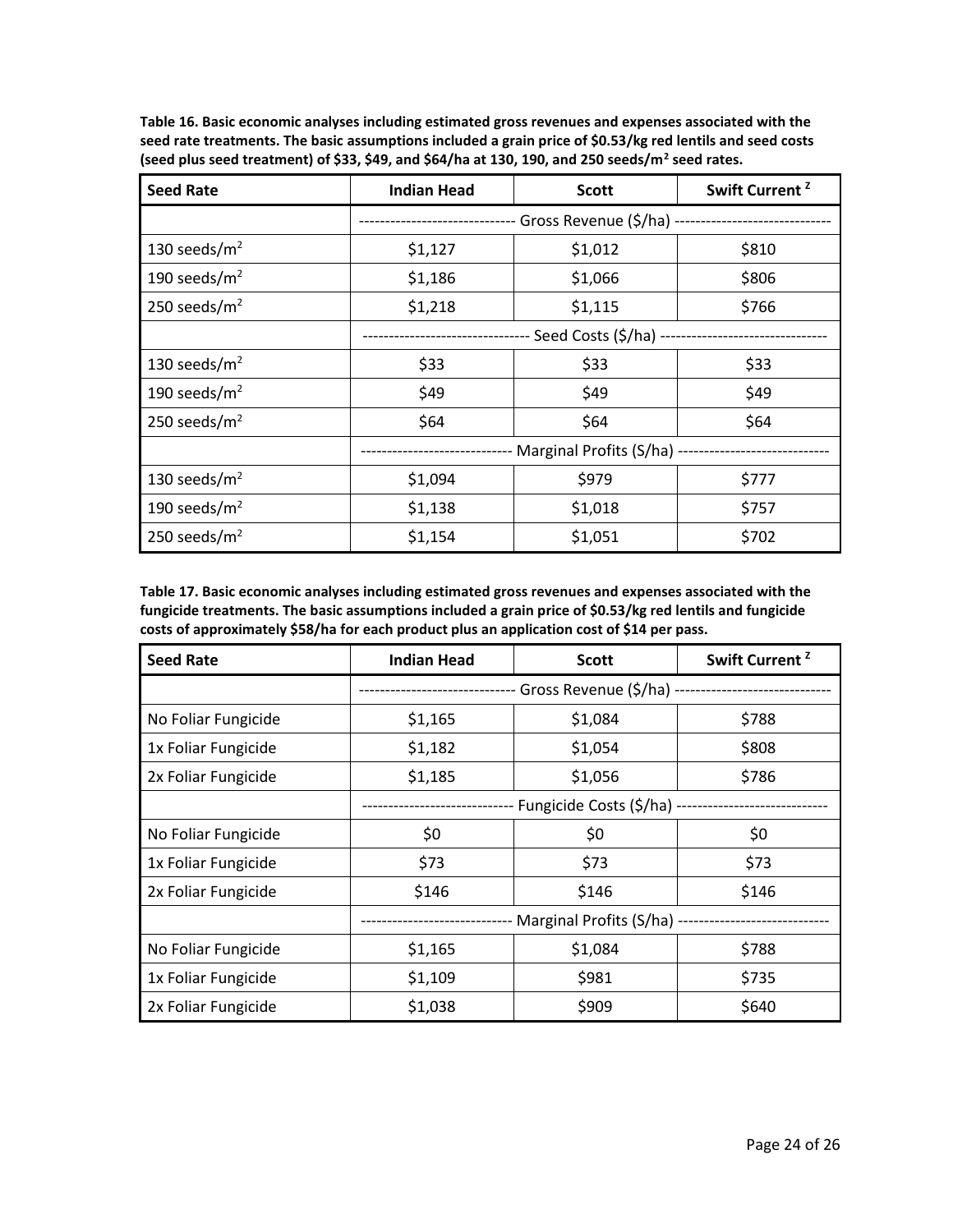

**Crops and Irrigation Branch Crop Protection Laboratory**  **Ministry of Agriculture** 1610 Park St. Regina, SK S4N 2G1

General Inquiries: 306-787-8130 **Billing Inquiries: 306-787-7191** Email: cpl@gov.sk.ca

August 9, 2021

Lab ID: PD-296

**Test Requested: Plant Disease** 

**IHARF** Chris Holzapfel **Box 1568** INDIAN HEAD, SK, SOG 2KO cholzapfel@iharf.ca

Field ID: 21-2502 Land Location: ----

**Results:** Common Name: Inconclusive Scientific Name: N/A

There was no disease identified in this sample.

For more information on crop protection please visit www.saskatchewan.ca, or contact the Agriculture Knowledge Centre at 1-866-457-2377, your Regional Crop Specialist, or a Crops and Irrigation Branch Provincial Specialist.

Sincerely,

Scott Hartley, P. Ag Manager, Crop Protection Lab Crops and Irrigation Branch

**Figure 11. Saskatchewan Ministry of Agriculture Crop Protection Laboratory disease report for lentils grown at Indian Head, Saskatchewan in 2021.**